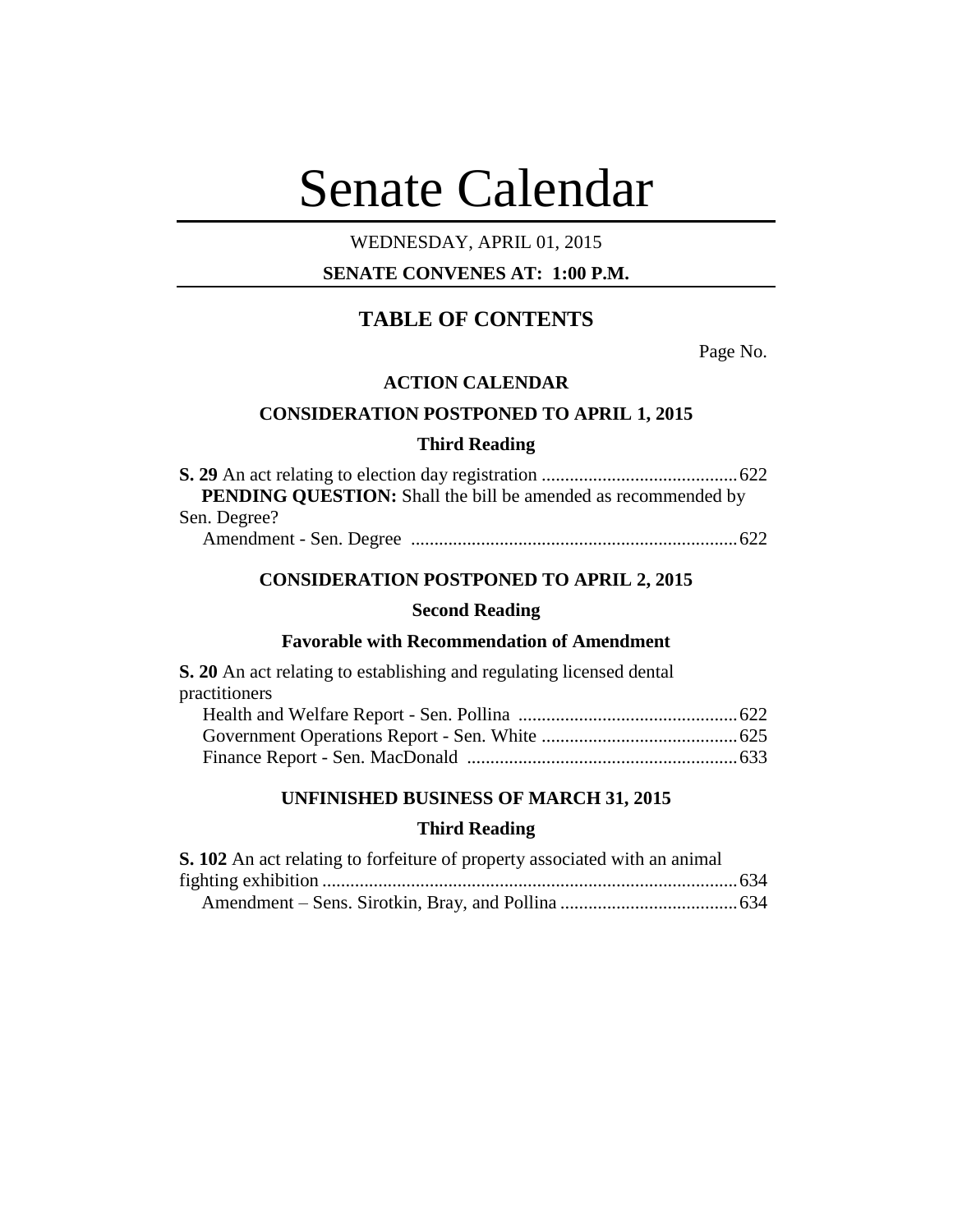## **NEW BUSINESS**

#### **Second Reading**

## **Favorable with Recommendation of Amendment**

**S. 55** An act relating to creating a flat rate for Vermont's estate tax and creating an estate tax exclusion amount that matches the federal amount

Finance Report - Sen. Lyons ...................................................................635

## **Favorable with Proposal of Amendment**

**H. 123** An act relating to mobile home parks, habitability standards, and compliance

Econ. Dev., Housing and General Affairs Report - Sen. Cummings ......635

#### **NOTICE CALENDAR**

## **Second Reading**

#### **Favorable with Proposal of Amendment**

| <b>H. 86</b> An act relating to the Uniform Interstate Family Support Act                                                  |  |
|----------------------------------------------------------------------------------------------------------------------------|--|
|                                                                                                                            |  |
| <b>H.</b> 256 An act relating to disposal of property following an eviction, and<br>fair housing and public accommodations |  |
|                                                                                                                            |  |

## **ORDERED TO LIE**

| S. 62 An act relating to surrogate decision making for do-not-resuscitate           |  |
|-------------------------------------------------------------------------------------|--|
|                                                                                     |  |
| <b>S. 137</b> An act relating to penalties for selling and dispensing marijuana 641 |  |
| <b>S. 139</b> An act relating to pharmacy benefit managers, hospital observation    |  |
|                                                                                     |  |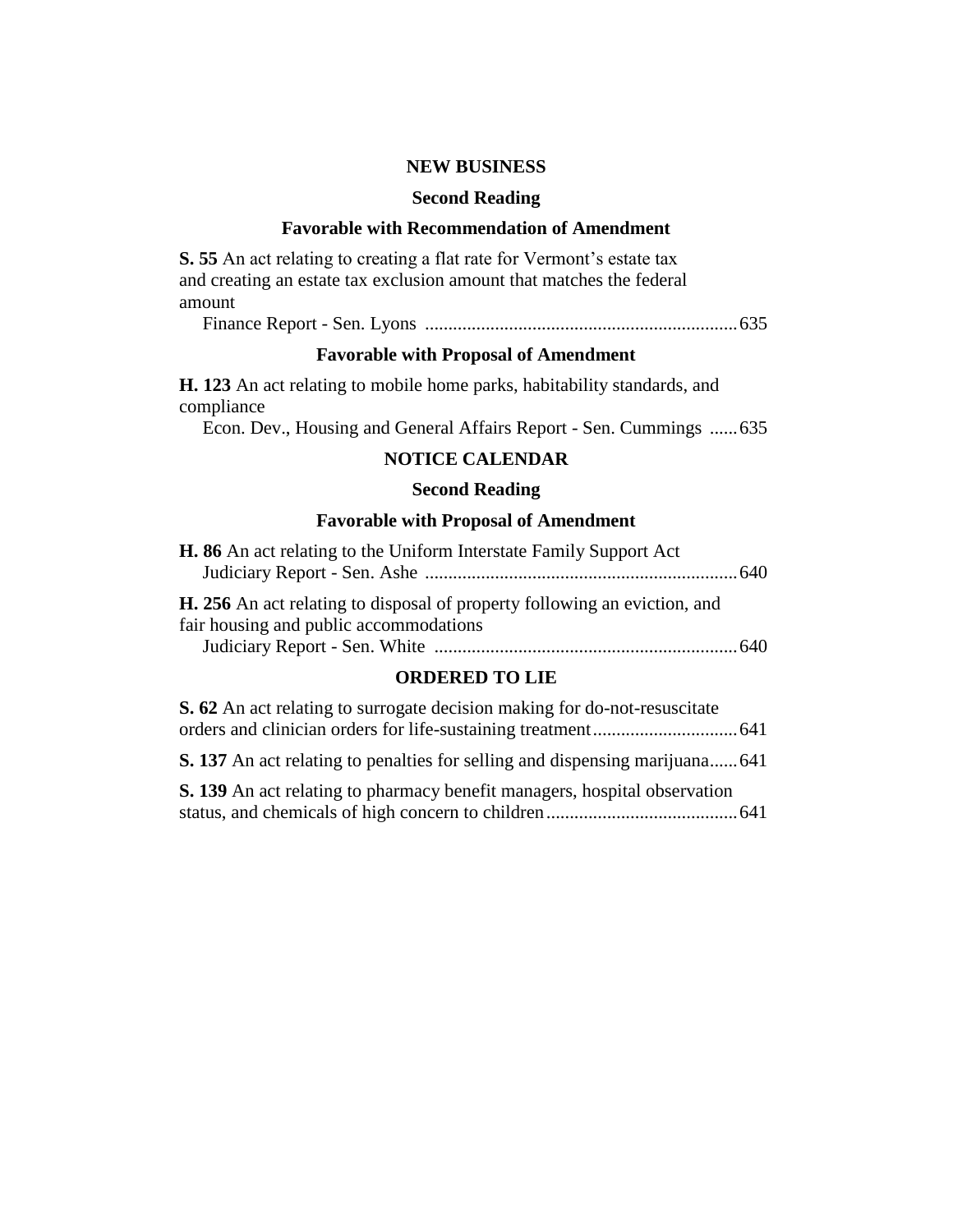#### **ORDERS OF THE DAY**

#### **ACTION CALENDAR**

#### **CONSIDERATION POSTPONED TO APRIL 1, 2015**

#### **Third Reading**

## **S. 29.**

An act relating to election day registration.

**PENDING OUESTION:** Shall the bill be amended as moved by Senator Degree?

#### **Amendment to S. 29 offered by Senator Degree before Third Reading**

Senator Degree has moved to amend the bill as follows:

By striking out Sec. 10 (effective dates) in its entirety and inserting in lieu thereof a new Sec. 10 to read as follows:

## Sec. 10. EFFECTIVE DATES

(a)(1) Except as provided in subsection (b) of this section, this act shall not take effect unless the Secretary of State confirms in writing to the General Assembly that each town is able to have Internet access at each polling place on the day of an election.

(2) If the Secretary of State makes the written confirmation described in subdivision (1) of this subsection, this act shall take effect on January 1, 2017 or on the first day of the month following the month in which the Secretary makes that written confirmation, whichever is later.

(b) Sec. 9 (Secretary of State report) shall take effect on passage.

#### **CONSIDERATION POSTPONED TO APRIL 1, 2015**

#### **Second Reading**

#### **Favorable with Recommendation of Amendment**

**S. 20.**

An act relating to establishing and regulating licensed dental practitioners.

## **Reported favorably with recommendation of amendment by Senator Pollina for the Committee on Health & Welfare.**

The Committee recommends that the bill be amended as follows: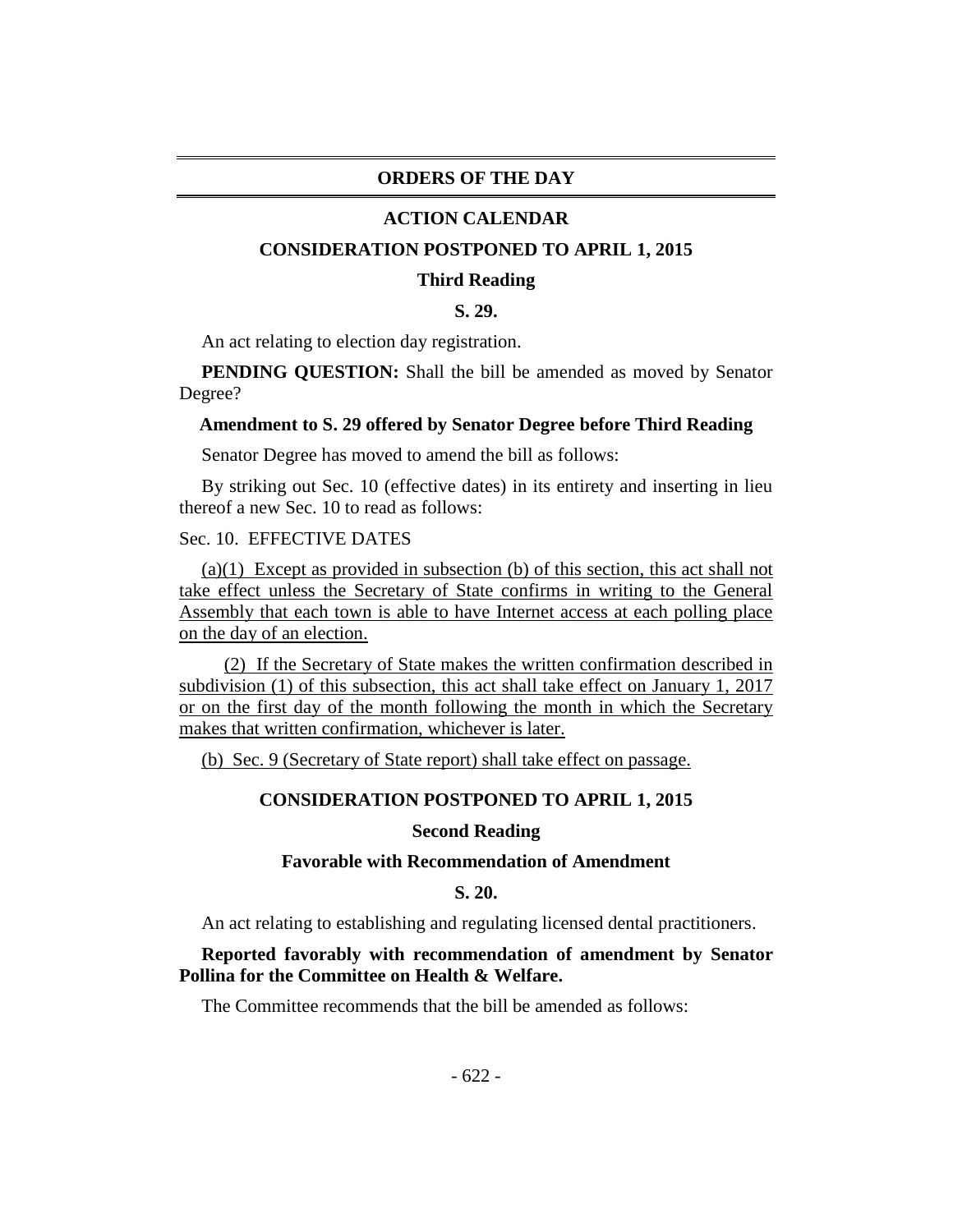First: In Sec. 1, in 26 V.S.A. § 561 (definitions), by striking out subdivision (8) in its entirety and inserting in lieu thereof the following:

(8) "General supervision" means:

(A) For a dental practitioner with a Master's degree or higher, a dentist's supervision of a dental practitioner's oral health care services that does not require the dentist to be on-site at the time those services are being performed, but that requires the dental practitioner to perform those services with the prior knowledge and consent of the dentist.

(B) For a dental practitioner with less than a Master's degree:

(i) for the oral health care services set forth in subdivisions  $(b)(1)$ - $(14)$ ,  $(16)-(19)$ , and  $(34)$  of section 612 of this chapter, the supervision described in subdivision (8)(A) of this section; and

(ii) for all other oral health care services set forth in subsection 612(b) of this chapter that are not described in subdivision (i) of this subdivision (B), supervision that requires the dentist to authorize those services and remain on-site while the dental practitioner performs them.

Second: In Sec. 1, in 26 V.S.A. § 611 (license by examination), in subdivision (a)(3), following "administered by an institution accredited" by inserting by the Commission on Dental Accreditation

Third: In Sec. 1, following § 611 (license by examination), by inserting § 611a to read as follows:

#### § 611a. LICENSE BY ENDORSEMENT

The Board may grant a license as a dental practitioner to an applicant who:

(1) is currently licensed in good standing to practice as a dental practitioner or dental therapist in any jurisdiction of the United States or Canada that has licensing requirements deemed by the Board to be at least substantially equivalent to those of this State;

(2) has met active practice requirements and any other requirements established by the Board by rule; and

(3) pays the application fee set forth in section 662 of this chapter.

Fourth: By adding two new sections to be numbered Secs. 2 and 3 to read as follows:

Sec. 2. AFFILIATION WITH THE STATE OF MINNESOTA

(a) License by endorsement. For the purposes of 26 V.S.A. § 611a (license by endorsement) in Sec. 1 of this act, a person licensed as a dental therapist in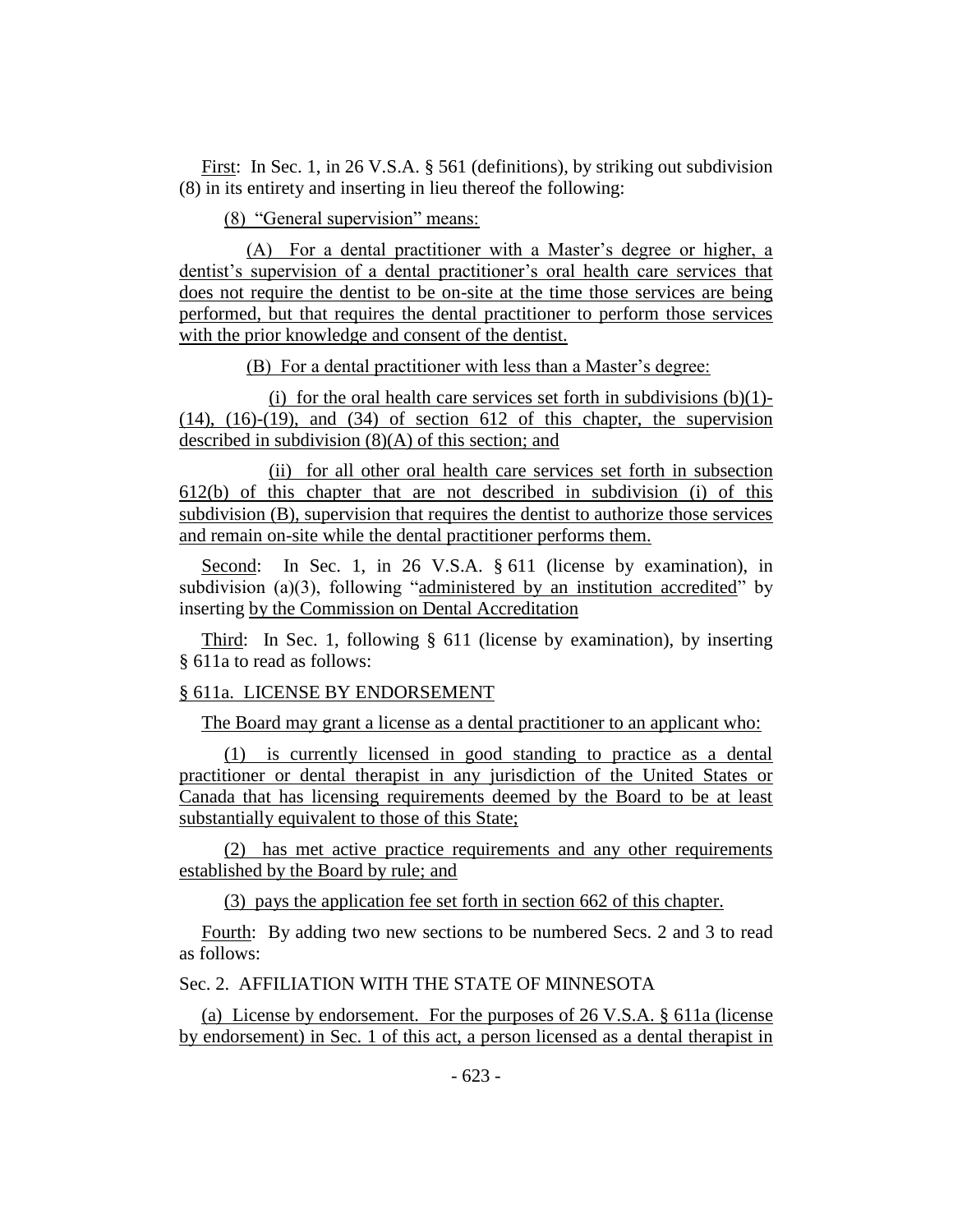the State of Minnesota who has been certified by the Minnesota Board of Dentistry to practice as an advanced dental therapist shall be deemed to meet the requirements of 26 V.S.A. § 611a(1).

(b) Vermont State Colleges and University of Vermont.

(1) The Board of Trustees of the Vermont State Colleges shall and the Board of Trustees of the University of Vermont may explore the potential of entering into an affiliation agreement with colleges in the State of Minnesota that have an accredited dental therapy program so that the college credits of a Vermont State College student or a University of Vermont student can transfer into such a program in order for the student to attend the program.

(2) On or before January 1, 2017, those Boards of Trustees shall report to the Senate Committees on Health and Welfare and on Government Operations and the House Committees on Health Care and on Government Operations regarding the efforts of the Boards and any success in reaching an affiliation agreement with the State of Minnesota.

## Sec. 3. BOARD OF DENTAL EXAMINERS; REPORT ON GEOGRAPHIC DISTRIBUTION AND GENERAL SUPERVISION OF DENTAL **PRACTITIONERS**

No earlier than two years after the effective date of this act but on or before January 1, 2018, the Board of Dental Examiners shall report to the Senate Committees on Health and Welfare and on Government Operations and the House Committees on Health Care and on Government Operations regarding:

(1) Geographic distribution.

(A) The geographic distribution of licensed dental practitioners practicing in this State.

(B) The geographic areas of this State that are underserved by licensed dental practitioners.

(C) The Board's recommended incentives to promote the practice of licensed dental practitioners in underserved areas of this State, particularly those areas that are rural in nature and have high numbers of people living in poverty.

(2) General supervision. The Board's analysis of the effectiveness of the requirement that a dental practitioner be under the general supervision of a dentist as described in 26 V.S.A. § 561, and any recommendations for amendments to that general supervision requirement. In its report, the Board shall address whether a dental practitioner should be able to practice under less stringent supervision requirements and if so, under what conditions.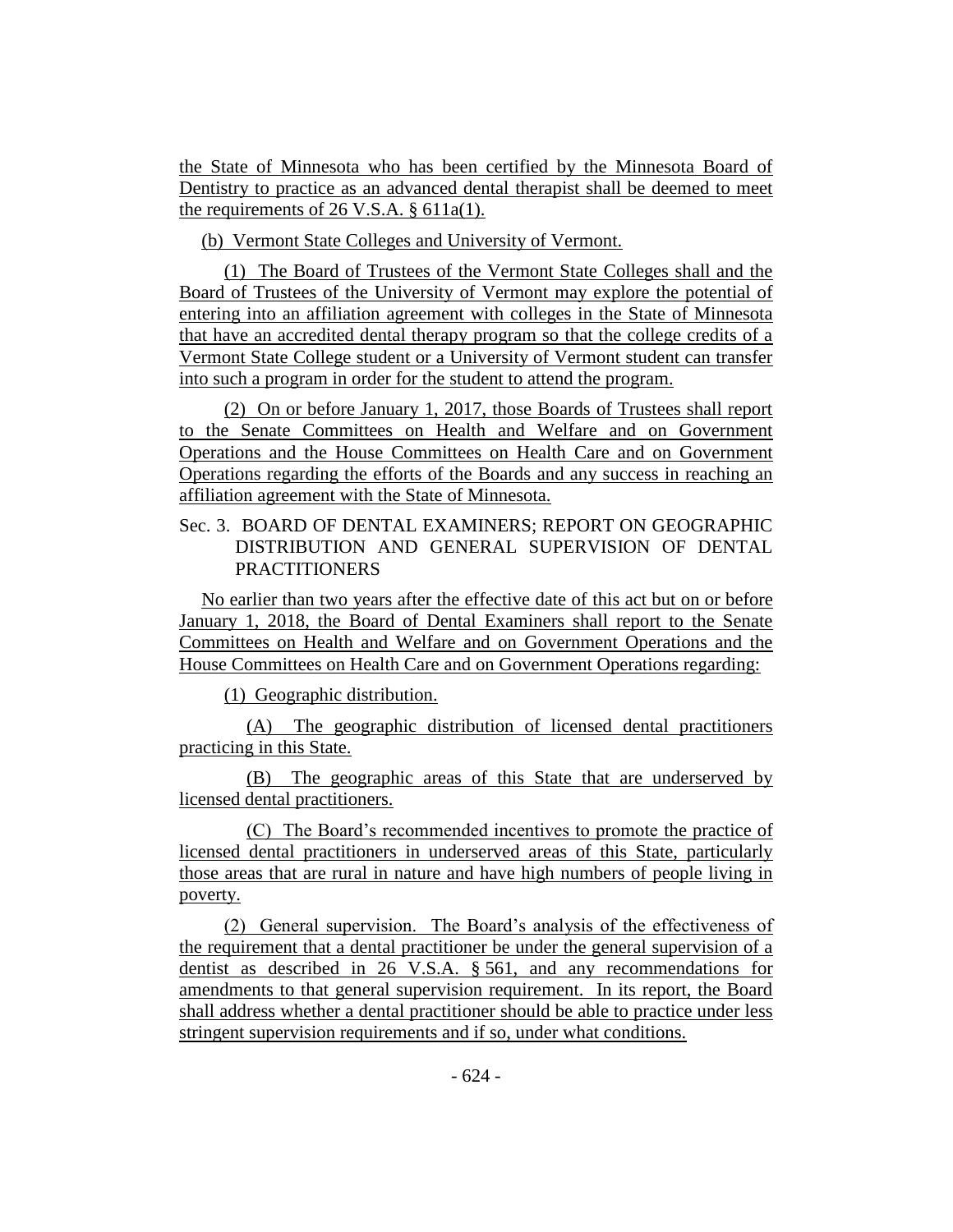And by renumbering the remaining section (Effective Date) to be numerically correct.

(Committee vote: 5-0-0)

## **Reported favorably with recommendation of amendment by Senator White for the Committee on Government Operations.**

The Committee recommends that the report of the Committee on Health and Welfare be amended by striking out all after the enacting clause and inserting in lieu thereof the following:

Sec. 1. 26 V.S.A. chapter 12 is amended to read:

## CHAPTER 12. DENTISTS, DENTAL THERAPISTS, DENTAL HYGIENISTS, AND DENTAL ASSISTANTS

Subchapter 1. General Provisions

#### § 561. DEFINITIONS

As used in this chapter:

(1) "Board" means the board of dental examiners Board of Dental Examiners.

(2) "Director" means the director of the office of professional regulation Director of the Office of Professional Regulation.

(3) "Practicing dentistry" means an activity in which a person:

(A) undertakes by any means or method to diagnose or profess to diagnose or to treat or profess to treat or to prescribe for or profess to prescribe for any lesions, diseases, disorders, for deficiencies of the human oral cavity, teeth, gingiva, maxilla, or mandible or adjacent associated structures;

(B) extracts human teeth or corrects malpositions of the teeth or jaws;

(C) furnishes, supplies, constructs, reproduces, or repairs prosthetic dentures, bridges, appliances, or other structures to be used or worn as substitutes for natural teeth or adjusts those structures, except on the written prescription of a duly licensed dentist and by the use of impressions or casts made by a duly licensed and practicing dentist;

(D) administers general dental anesthetics;

(E) administers local dental anesthetics, except dental hygienists as authorized by board Board rule; or

(F) engages in any of the practices included in the curricula of recognized dental colleges.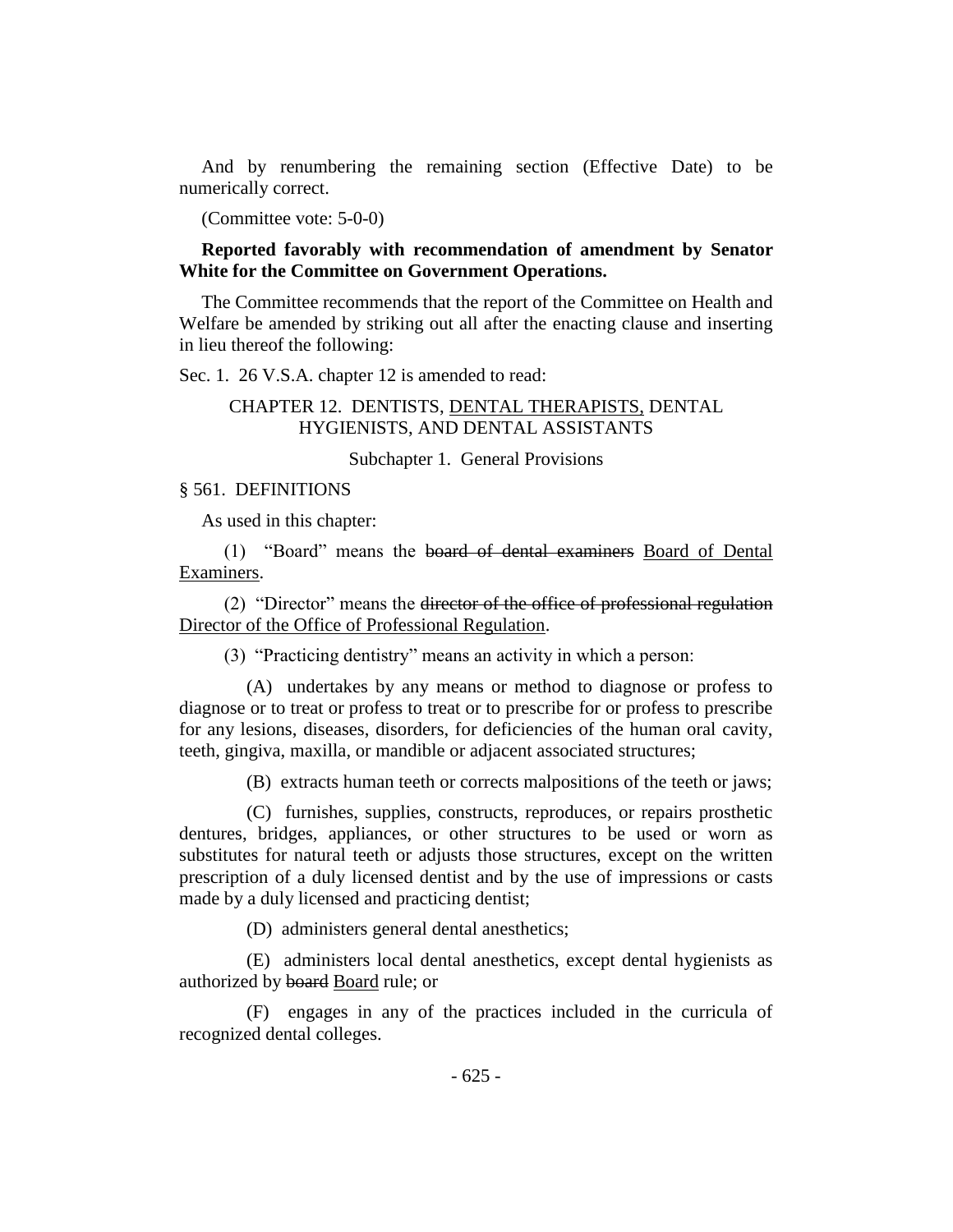(4) "Dental therapist" means an individual licensed to practice as a dental therapist under this chapter.

(5) "Dental hygienist" means an individual licensed to practice as a dental hygienist under this chapter.

 $\left(5\right)(6)$  "Dental assistant" means an individual registered to practice as a dental assistant under this chapter.

 $(6)(7)$  "Direct supervision" means supervision by a licensed dentist who is readily available at the dental facility for consultation or intervention.

(8) "General supervision" means the direct or indirect oversight of a dental therapist by a dentist, which need not be on-site.

#### § 562. PROHIBITIONS

(a) No person may use in connection with a name any words, including "Doctor of Dental Surgery" or "Doctor of Dental Medicine," or any letters, signs, or figures, including the letters "D.D.S." or "D.M.D.," which imply that a person is a licensed dentist when not authorized under this chapter.

(b) No person may practice as a dentist, dental therapist, or dental hygienist unless currently licensed to do so under the provisions of this chapter.

(c) No person may practice as a dental assistant unless currently registered under the provisions of this chapter.

(d) A person who violates this section shall be subject to the penalties provided in 3 V.S.A. § 127.

\* \* \*

#### § 565. DISPLAY OF LICENSE OR REGISTRATION

Every dentist, dental therapist, dental hygienist, and dental assistant shall display a copy of his or her current license or registration at each place of practice and in such a manner so as to be easily seen and read.

\* \* \*

Subchapter 2. Board of Dental Examiners

\* \* \*

#### § 584. UNPROFESSIONAL CONDUCT

The board Board may refuse to give an examination or issue a license to practice dentistry, to practice as a dental therapist, or to practice dental hygiene or to register an applicant to be a dental assistant and may suspend or revoke any such license or registration or otherwise discipline an applicant, licensee,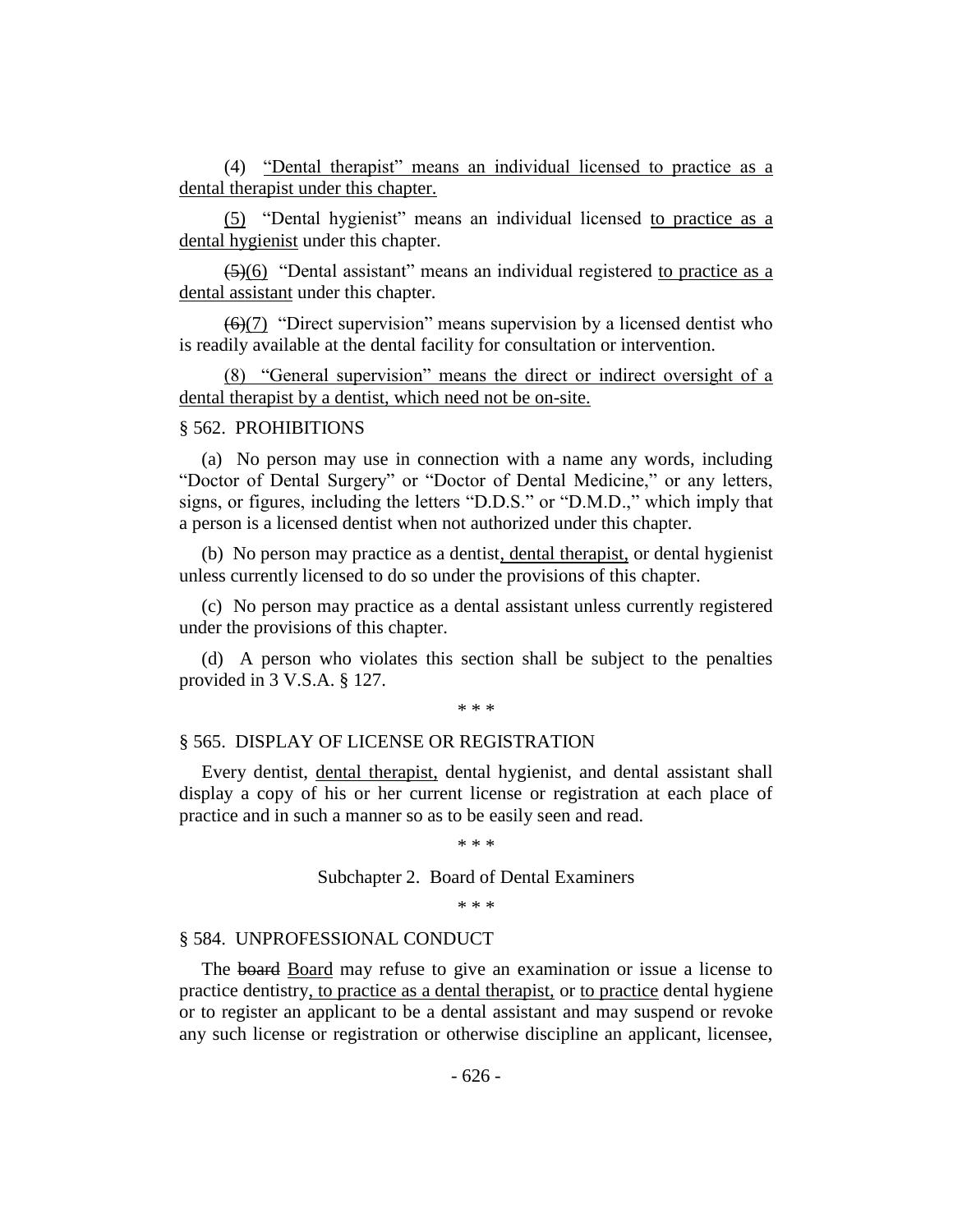or registrant for unprofessional conduct. Unprofessional conduct means the following conduct and the conduct set forth in 3 V.S.A. § 129a by an applicant or person licensed or registered under this chapter:

\* \* \*

#### Subchapter 3A. Dental Therapists

## § 611. LICENSE BY EXAMINATION

(a) Qualifications for examination. To be eligible for examination for licensure as a dental therapist, an applicant shall:

(1) have attained the age of majority;

(2) be a licensed dental hygienist;

(3) be a graduate of a dental therapist educational program administered by an institution accredited by the Commission on Dental Accreditation to train dentists or dental hygienists; and

(4) pay the application fee set forth in section 662 of this chapter and an examination fee established by the Board by rule.

(b) Completion of examination.

(1) An applicant for licensure meeting the qualifications for examination set forth in subsection (a) of this section shall pass a comprehensive, competency-based clinical examination approved by the Board and administered independently of an institution providing dental therapist education. An applicant shall also pass an examination testing the applicant's knowledge of the Vermont laws and rules relating to the practice of dentistry approved by the Board.

(2) An applicant who has failed the clinical examination twice is ineligible to retake the clinical examination until further education and training are obtained as established by the Board by rule.

(c) The Board may grant a license to an applicant who has met the requirements of this section.

#### § 612. LICENSE BY ENDORSEMENT

The Board may grant a license as a dental therapist to an applicant who:

(1) is currently licensed in good standing to practice as a dental therapist in any jurisdiction of the United States or Canada that has licensing requirements deemed by the Board to be at least substantially equivalent to those of this State;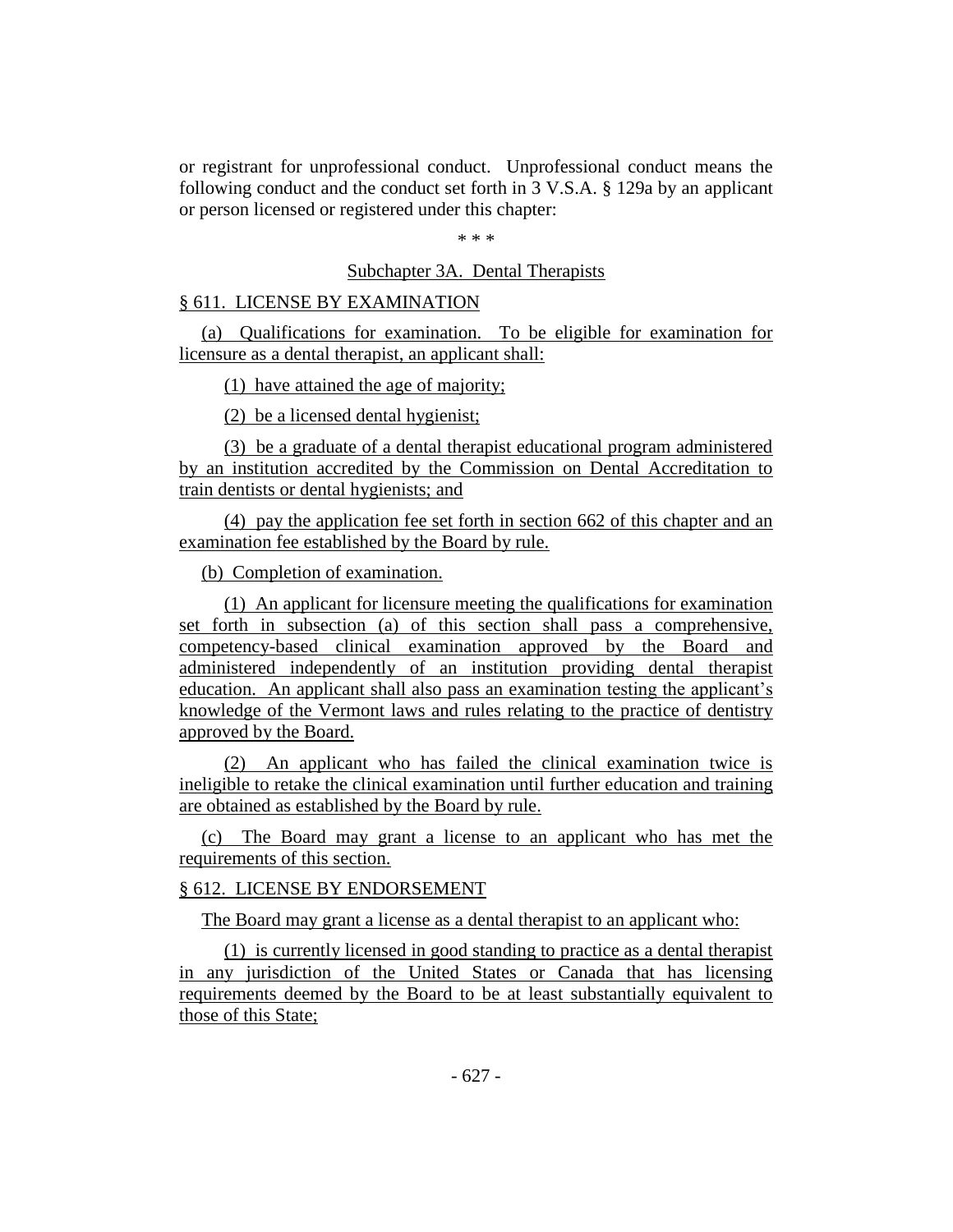(2) has met active practice requirements and any other requirements established by the Board by rule; and

(3) pays the application fee set forth in section 662 of this chapter.

§ 613. PRACTICE; SCOPE OF PRACTICE

(a) A person who provides oral health care services, including prevention, evaluation, and assessment; education; palliative therapy; and restoration under the general supervision of a dentist within the parameters of a collaborative agreement as provided under section 614 of this subchapter shall be regarded as practicing as a dental therapist within the meaning of this chapter.

(b) In addition to services permitted by the Board by rule, a dental therapist may perform the following oral health care services:

(1) Oral health instruction and disease prevention education, including nutritional counseling and dietary analysis.

(2) Periodontal charting, including a periodontal screening examination.

(3) Exposing radiographs.

(4) Dental prophylaxis.

(5) Prescribing, dispensing, and administering analgesics, anti-inflammatories, and antibiotics.

(6) Applying topical preventive or prophylactic agents, including fluoride varnishes, antimicrobial agents, and pit and fissure sealants.

(7) Pulp vitality testing.

(8) Applying desensitizing medication or resin.

(9) Fabricating athletic mouthguards.

(10) Placement of temporary restorations.

(11) Fabricating soft occlusal guards.

(12) Tissue conditioning and soft reline.

(13) Interim therapeutic restorations.

(14) Changing periodontal dressings.

(15) Tooth reimplantation and stabilization.

(16) Administering local anesthetic.

(17) Administering nitrous oxide.

(18) Oral evaluation and assessment of dental disease.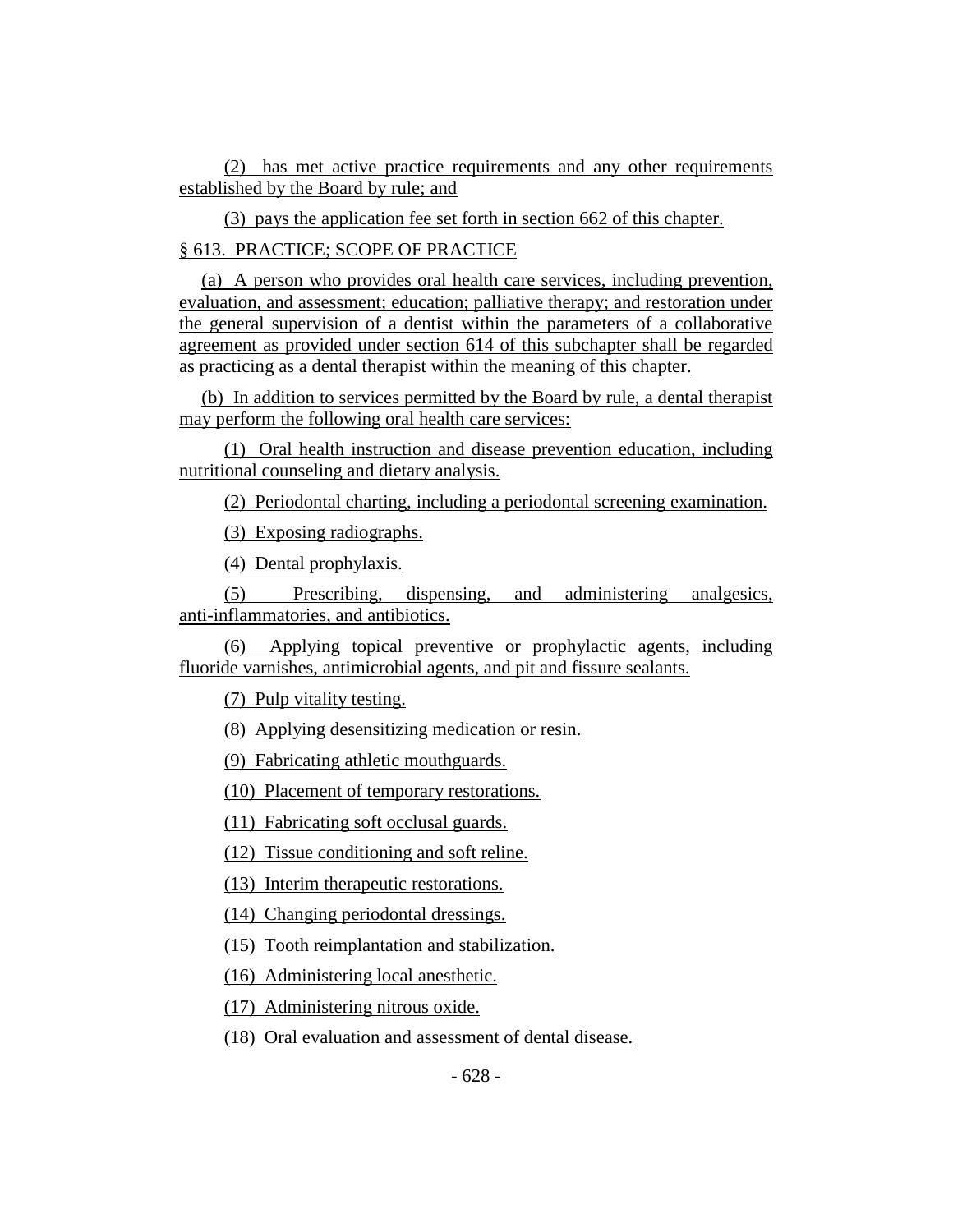(19) Formulating an individualized treatment plan, including services within the dental therapist's scope of practice and referral for services outside the dental therapist's scope of practice.

(20) Extractions of primary teeth.

(21) Nonsurgical extractions of periodontally diseased permanent teeth with tooth mobility of  $+3$ . A dental therapist shall not extract a tooth if it is unerupted, impacted, fractured, or needs to be sectioned for removal.

(22) Emergency palliative treatment of dental pain.

(23) Placement and removal of space maintainers.

(24) Cavity preparation.

(25) Restoring primary and permanent teeth, not including permanent tooth crowns, bridges, or denture fabrication.

(26) Placement of temporary crowns.

(27) Preparation and placement of preformed crowns.

(28) Pulpotomies on primary teeth.

(29) Indirect and direct pulp capping on primary and permanent teeth.

(30) Suture removal.

(31) Brush biopsies.

(32) Repairing defective prosthetic devices.

(33) Recementing permanent crowns.

(34) Mechanical polishing.

§ 614. COLLABORATIVE AGREEMENT

(a) Before a dental therapist may enter into his or her first collaborative agreement, he or she shall:

(1) complete 1,000 hours of direct patient care using dental therapy procedures under the direct supervision of a dentist; and

(2) receive a certificate of completion signed by that supervising dentist that verifies the dental therapist completed the hours described in subdivision (1) of this subsection.

(b) In order to practice as a dental therapist, a dental therapist shall enter into a written collaborative agreement with a dentist. The agreement shall include: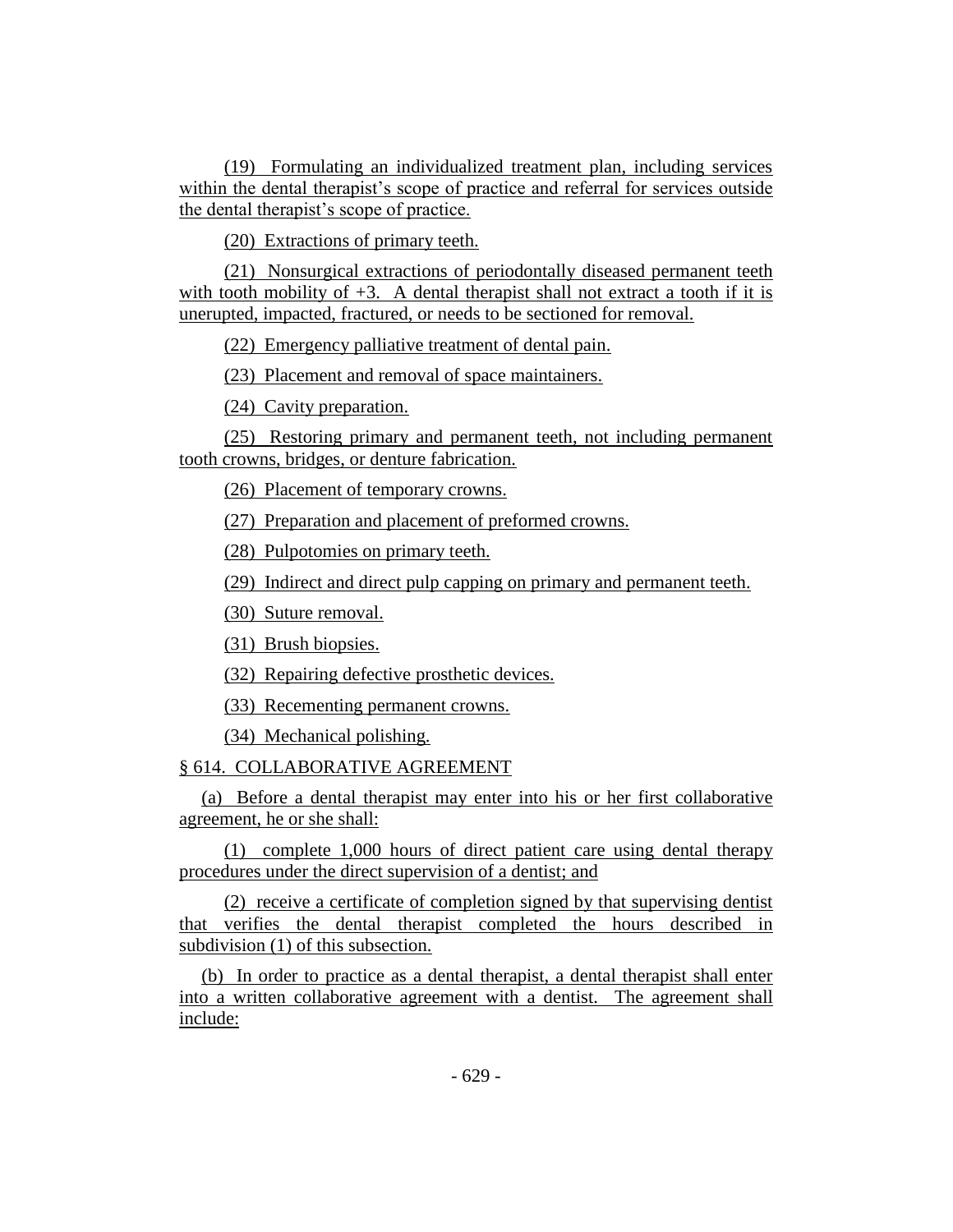(1) practice settings where services may be provided and the populations to be served;

(2) any limitations on the services that may be provided by the dental therapist, including the level of supervision required by the supervising dentist;

(3) age- and procedure-specific practice protocols, including case selection criteria, assessment guidelines, and imaging frequency;

(4) a procedure for creating and maintaining dental records for the patients that are treated by the dental therapist;

(5) a plan to manage medical emergencies in each practice setting where the dental therapist provides care;

(6) a quality assurance plan for monitoring care provided by the dental therapist, including patient care review, referral follow-up, and a quality assurance chart review;

(7) protocols for prescribing, administering, and dispensing medications, including the specific conditions and circumstances under which these medications may be dispensed and administered;

(8) criteria relating to the provision of care to patients with specific medical conditions or complex medication histories, including requirements for consultation prior to the initiation of care;

(9) supervision criteria of dental assistants and dental hygienists; and

(10) a plan for the provision of clinical resources and referrals in situations that are beyond the capabilities of the dental therapist.

(c)(1) The supervising dentist shall accept responsibility for all services authorized and performed by the dental therapist pursuant to the collaborative agreement.

(2) A supervising dentist shall be licensed and practicing in Vermont.

(3) A supervising dentist is limited to entering into a collaborative agreement with no more than two dental therapists at any one time.

(d)(1) A collaborative agreement shall be signed and maintained by the supervising dentist and the dental therapist.

(2) A collaborative agreement shall be reviewed, updated, and submitted to the Board on an annual basis or as soon as a change is made to the agreement.

§ 615. APPLICATION OF OTHER LAWS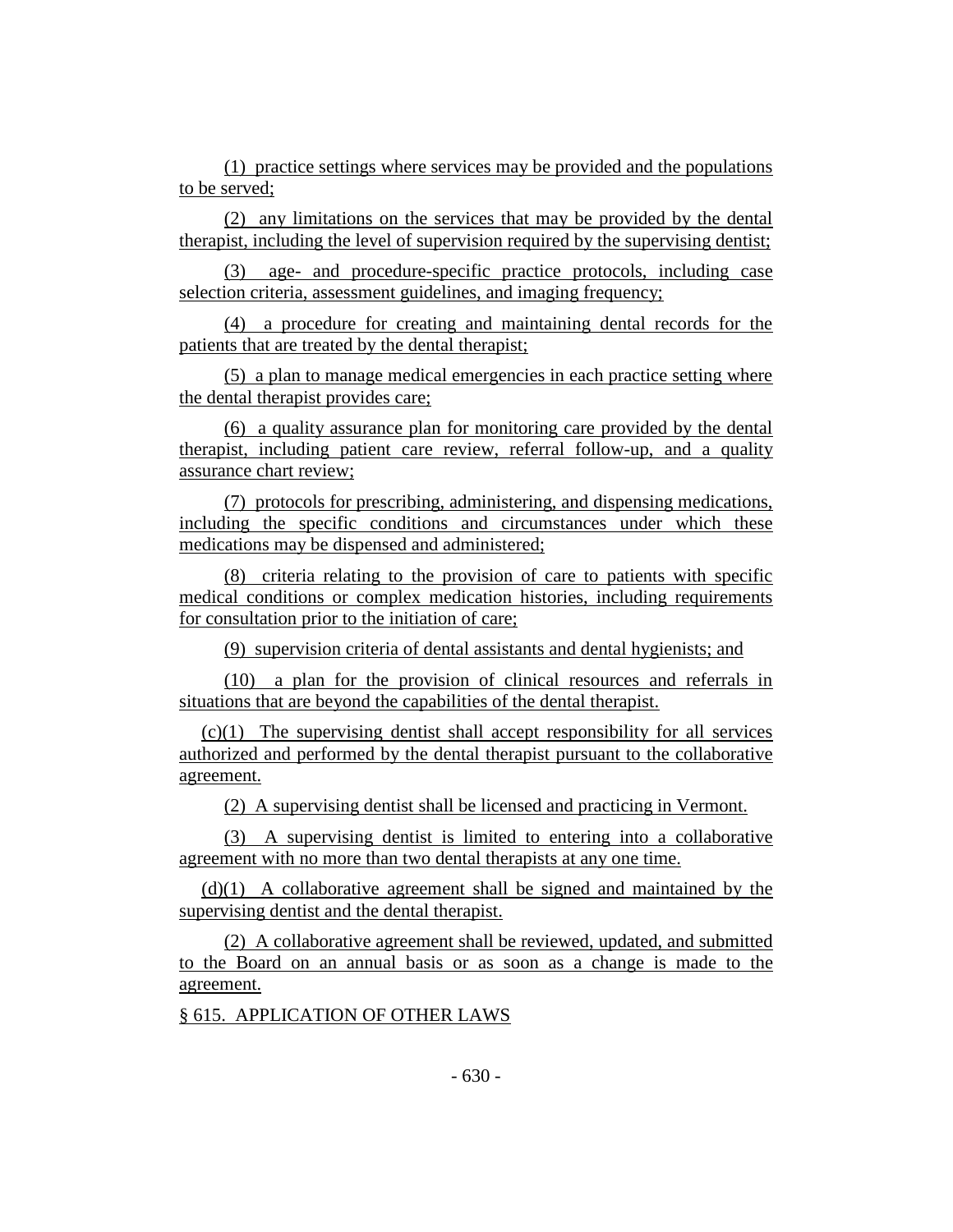(a) A dental therapist authorized to practice under this chapter shall not be in violation of section 562 of this chapter as it relates to the unauthorized practice of dentistry if the practice is authorized under this chapter and under the collaborative agreement.

(b) A dentist who permits a dental therapist to perform a dental service other than those authorized under this chapter or by the Board by rule or any dental therapist who performs an unauthorized service shall be in violation of section 584 of this chapter.

#### § 616. USE OF DENTAL HYGIENISTS AND DENTAL ASSISTANTS

(a) A licensed dental therapist may supervise dental assistants and dental hygienists directly to the extent permitted in the collaborative agreement.

(b) At any one practice setting, a licensed dental therapist may have under his or her direct supervision no more than a total of two assistants, hygienists, or combination thereof.

## § 617. REFERRALS

(a) The supervising dentist is responsible for arranging for another dentist or specialist to provide any necessary services needed by a patient that are beyond the scope of practice of the dental therapist and which the supervising dentist is unable to provide.

(b) A dental therapist, in accordance with the collaborative agreement, shall refer patients to another qualified dental or health care professional to receive any needed services that exceed the scope of practice of the dental therapist.

\* \* \*

Subchapter 6. Renewals, Continuing Education, and Fees

#### § 661. RENEWAL OF LICENSE

(a) Licenses and registrations shall be renewed every two years on a schedule determined by the office of professional regulation Office of Professional Regulation.

(b) No continuing education reporting is required at the first biennial license renewal date following licensure.

(c) The board Board may waive continuing education requirements for licensees who are on active duty in the armed forces of the United States U.S. Armed Forces.

(d) Dentists.

- 631 -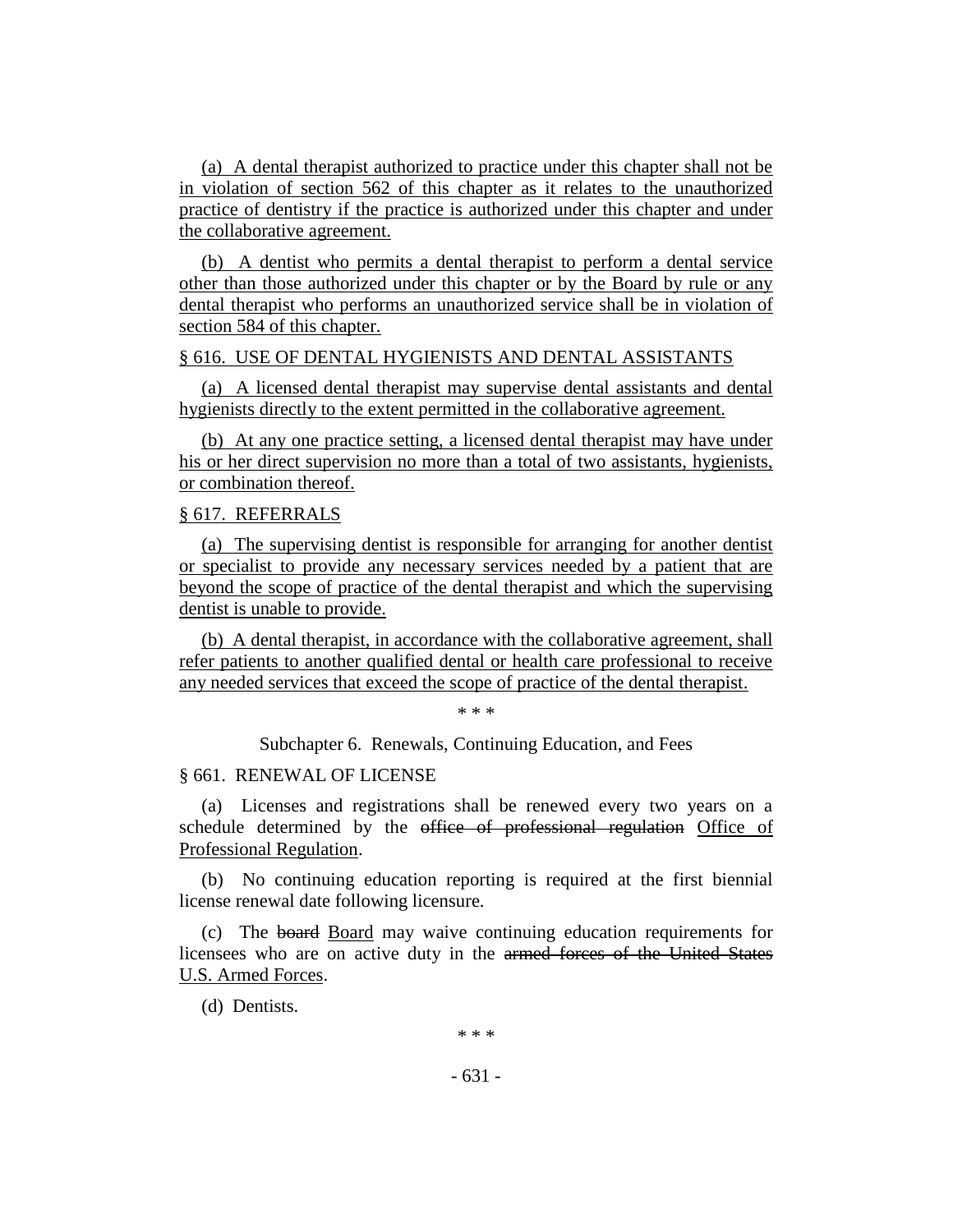(e) Dental therapists. To renew a license, a dental therapist shall meet active practice requirements established by the Board by rule and document completion of no fewer than 20 hours of Board-approved continuing professional education which shall include an emergency office procedures course during the two-year licensing period preceding renewal.

(f) Dental hygienists. To renew a license, a dental hygienist shall meet active practice requirements established by the board Board by rule and document completion of no fewer than 18 hours of board-approved Board-approved continuing professional education which shall include an emergency office procedures course during the two-year licensing period preceding renewal.

 $(f)(g)$  Dental assistants. To renew a registration, a dental assistant shall meet the requirements established by the board Board by rule.

§ 662. FEES

(a) Applicants and persons regulated under this chapter shall pay the following fees:

(1) Application

| (A) Dentist                                 | \$225.00    |
|---------------------------------------------|-------------|
| (B) Dental therapist                        | \$185.00    |
| (C) Dental hygienist                        | \$150.00    |
| $\left(\frac{C}{D}\right)$ Dental assistant | 60.00<br>\$ |
| (2) Biennial renewal                        |             |
| (A) Dentist                                 | \$355.00    |
| (B) Dental therapist                        | \$225.00    |
| (C) Dental hygienist                        | \$125.00    |
| Dental assistant                            | \$<br>75.00 |

(b) The licensing fee for a dentist, dental therapist, or dental hygienist or the registration fee for a dental assistant who is otherwise eligible for licensure or registration and whose practice in this state State will be limited to providing pro bono services at a free or reduced-fee clinic or similar setting approved by the board Board shall be waived.

\* \* \*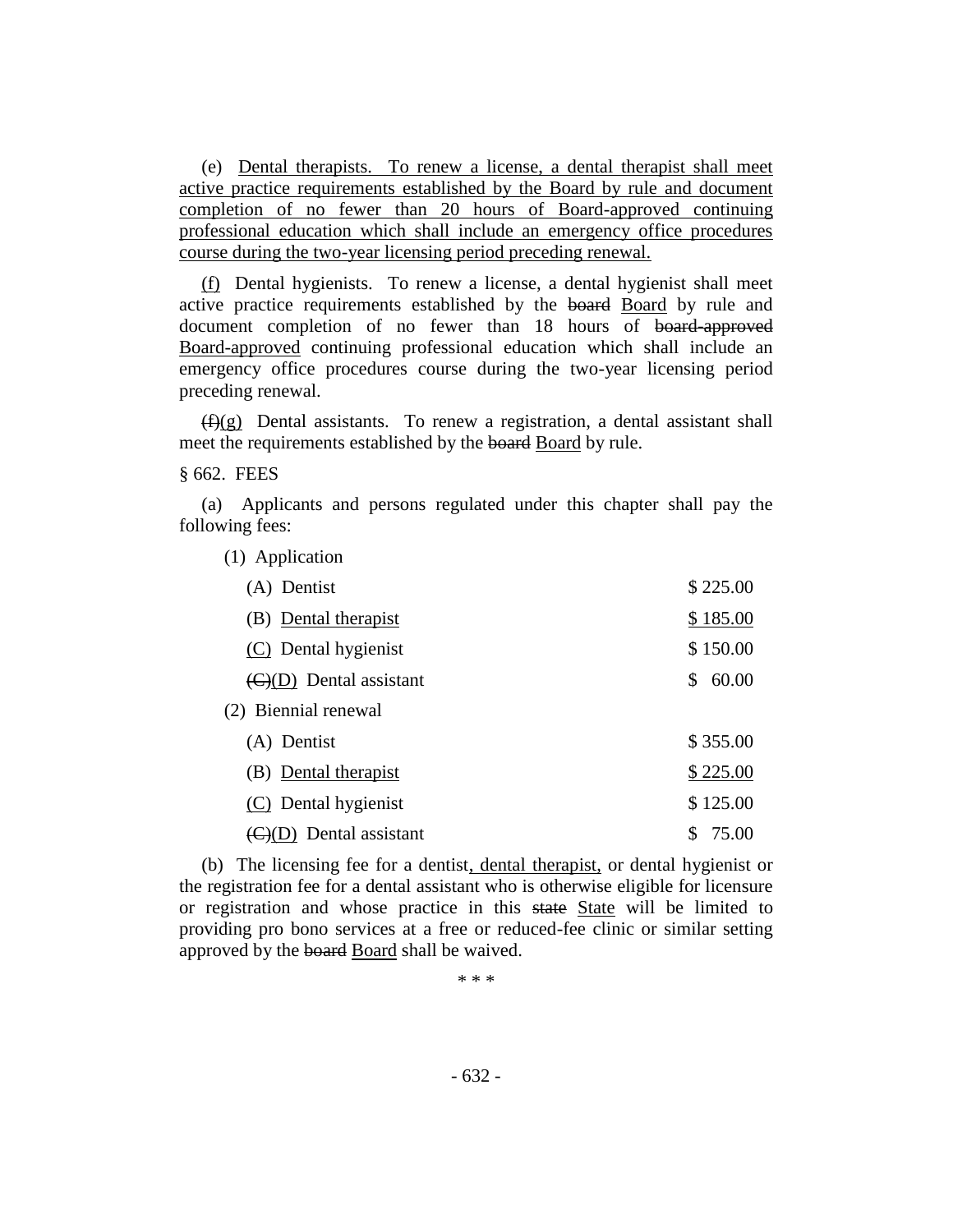## Sec. 2. COMMISSION ON DENTAL ACCREDITATION; EFFECTIVE **DATE**

The provision set forth in Sec. 1 of this act, in 26 V.S.A.  $\S 611(a)(3)$ (license by examination; graduate), that requires accreditation by the Commission on Dental Accreditation, shall take effect once that accreditation from the Commission becomes available.

## Sec. 3. BOARD OF DENTAL EXAMINERS; REPORT ON GEOGRAPHIC DISTRIBUTION OF DENTAL THERAPISTS

No earlier than two years after the effective date of this act but on or before January 1, 2020, the Board of Dental Examiners shall report to the Senate Committees on Health and Welfare and on Government Operations and the House Committees on Health Care and on Government Operations regarding:

(1) the geographic distribution of licensed dental therapists practicing in this State;

(2) the geographic areas of this State that are underserved by licensed dental therapists; and

(3) The Board's recommended incentives to promote the practice of licensed dental therapists in underserved areas of this State, particularly those areas that are rural in nature and have high numbers of people living in poverty.

Sec. 4. EFFECTIVE DATE

This act shall take effect on July 1, 2015.

And that after passage the title of the bill be amended to read:

An act relating to establishing and regulating dental therapists.

(Committee vote: 4-1-0)

**Reported without recommendation by Senator MacDonald for the Committee on Finance.**

(Committee voted: 3-2-2)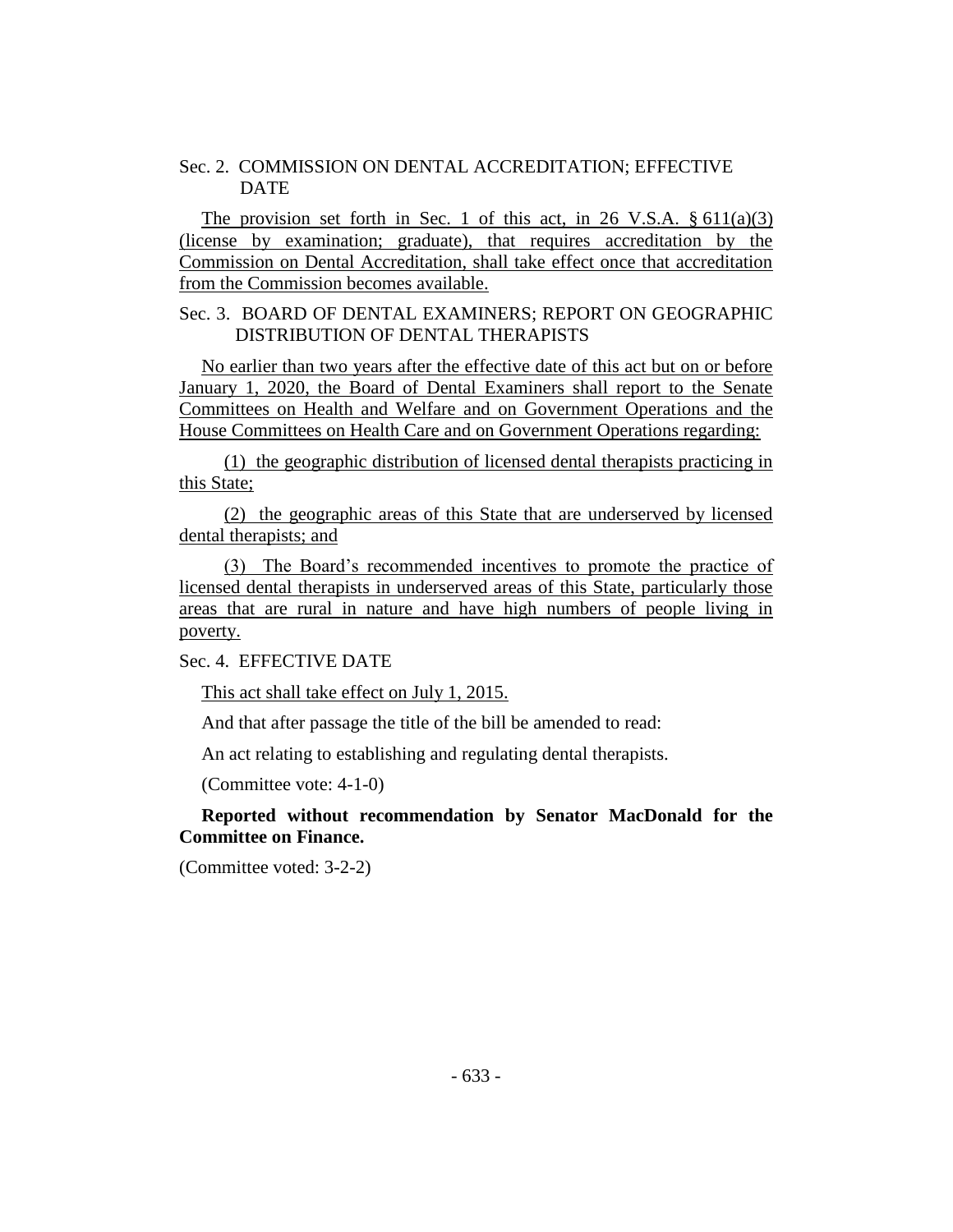#### **UNFINISHED BUSINESS OF TUESDAY, MARCH 31, 2015**

#### **Third Reading**

## **S. 102.**

An act relating to forfeiture of property associated with an animal fighting exhibition.

## **Amendment to S. 102 to be offered by Senators Sirotkin, Bray, and Pollina before Third Reading**

Senators Sirotkin, Bray, and Pollina move to amend the bill by striking out Sec. 8 in its entirety and inserting in lieu thereof the following:

Sec. 8. 18 V.S.A. § 4247 is amended to read:

## § 4247. DISPOSITION OF PROPERTY

(a) Whenever property is forfeited and delivered to the state treasurer State Treasurer under this subchapter, the state treasurer State Treasurer shall, no sooner than 90 days of the date the property is delivered, sell the property at a public sale held under 27 V.S.A. chapter 13.

(b) The proceeds from the sale of forfeited property shall first be used to offset any costs of selling the property, and then, after any liens on the property have been paid in full, to reimburse the local law enforcement agencies and prosecutor's office involved in the forfeiture for the expenses incurred in the enforcement effort resulting in the forfeiture, including pay and expenses for involved personnel. Remaining proceeds shall be distributed as follows:

(1)(A) Fifty percent shall be distributed among:

(i) the Office of the Attorney General;

(ii) the Office of the Defender General;

(iii) the Department of State's Attorneys and Sheriffs;

(iv) State and local law enforcement agencies, except for those agencies fully reimbursed in accordance with subsection (b) of this section; and

(v) State and local humane organizations.

(B) The Governor's Criminal Justice and Substance Abuse Cabinet is authorized to determine the allocations among the groups listed in subdivision (A) of this subdivision (1). The proceeds shall be held by the Treasurer until the Cabinet notifies the Treasurer of the allocation determinations, at which time the Treasurer shall forward the allocated amounts to the appropriate agency's operating funds.

(2) The remaining 50 percent shall be deposited in the General Fund.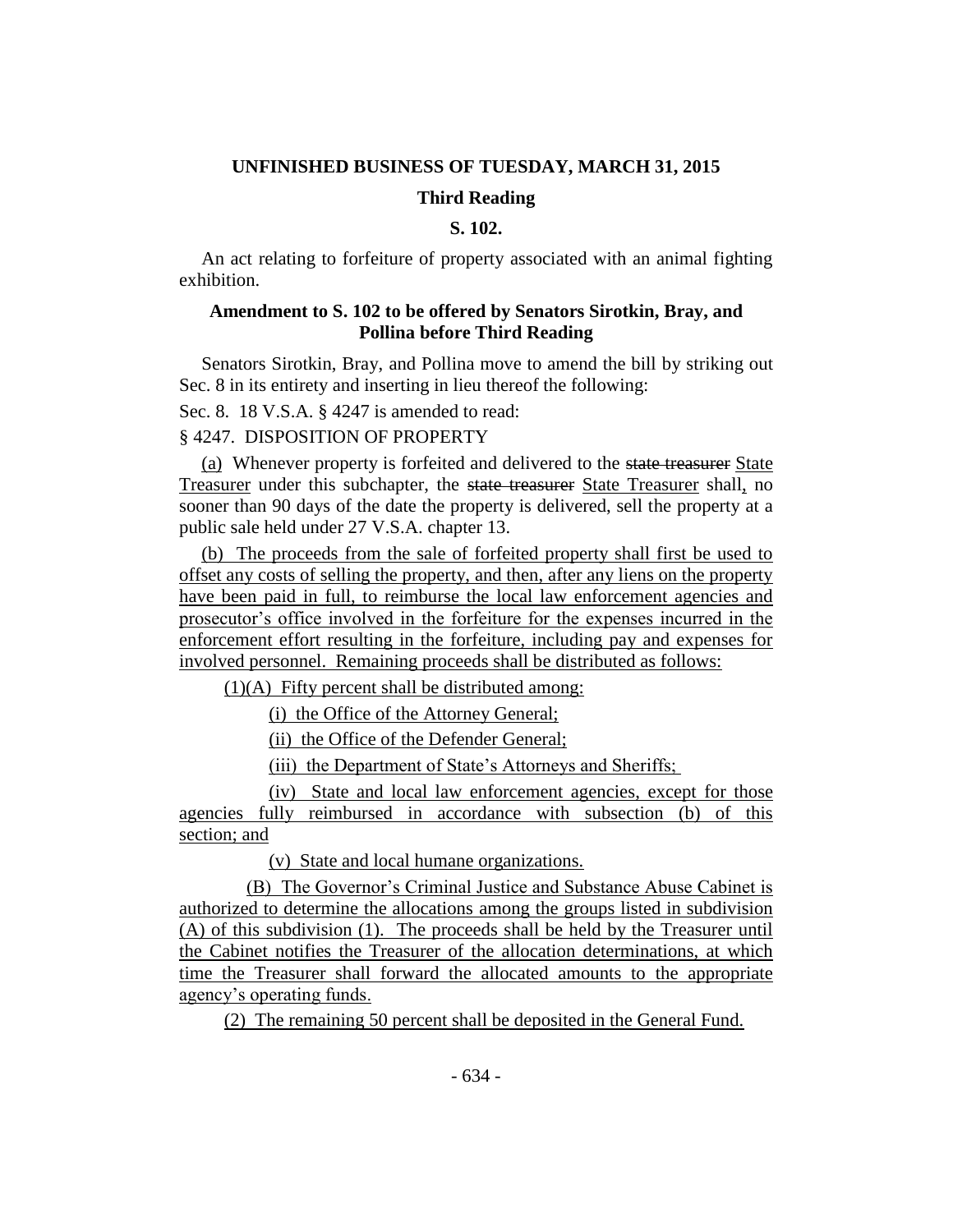#### **NEW BUSINESS**

#### **Second Reading**

#### **Favorable with Recommendation of Amendment**

#### **S. 55.**

An act relating to creating a flat rate for Vermont's estate tax and creating an estate tax exclusion amount that matches the federal amount.

#### **Reported favorably with recommendation of amendment by Senator Lyons for the Committee on Finance.**

The Committee recommends that the bill be amended as follows:

First: In Sec. 4 (Vermont gross estate in 2017), by striking out the words "one year" before "of death" and inserting in lieu thereof the words two years.

Second: In Sec. 5 (Vermont gross estate in 2019), by striking out the words "one year" before "of death" and inserting in lieu thereof the words three years.

Third: In Sec. 6 (effective dates), in subsection (a), by striking out "retroactively on January 1, 2015" and inserting in lieu thereof on January 1, 2016 and by striking out "December 31, 2014" and inserting in lieu thereof December 31, 2015.

(Committee vote: 6-0-1)

#### **Favorable with Proposal of Amendment**

#### **H. 123.**

An act relating to mobile home parks, habitability standards, and compliance.

**Reported favorably with recommendation of proposal of amendment by Senator Cummings for the Committee on Economic Development, Housing & General Affairs.**

The Committee recommends that the Senate propose to the House to amend the bill by striking out all after the enacting clause and inserting in lieu thereof the following:

Sec. 1. 10 V.S.A. § 6205 is amended to read:

#### § 6205. ENFORCEMENT; PENALTIES

(a) Any person who violates or fails to comply with this chapter or with any conditions, restrictions, or limitations contained in a permit issued under this chapter shall be fined not more than \$1,000.00 or imprisoned for not more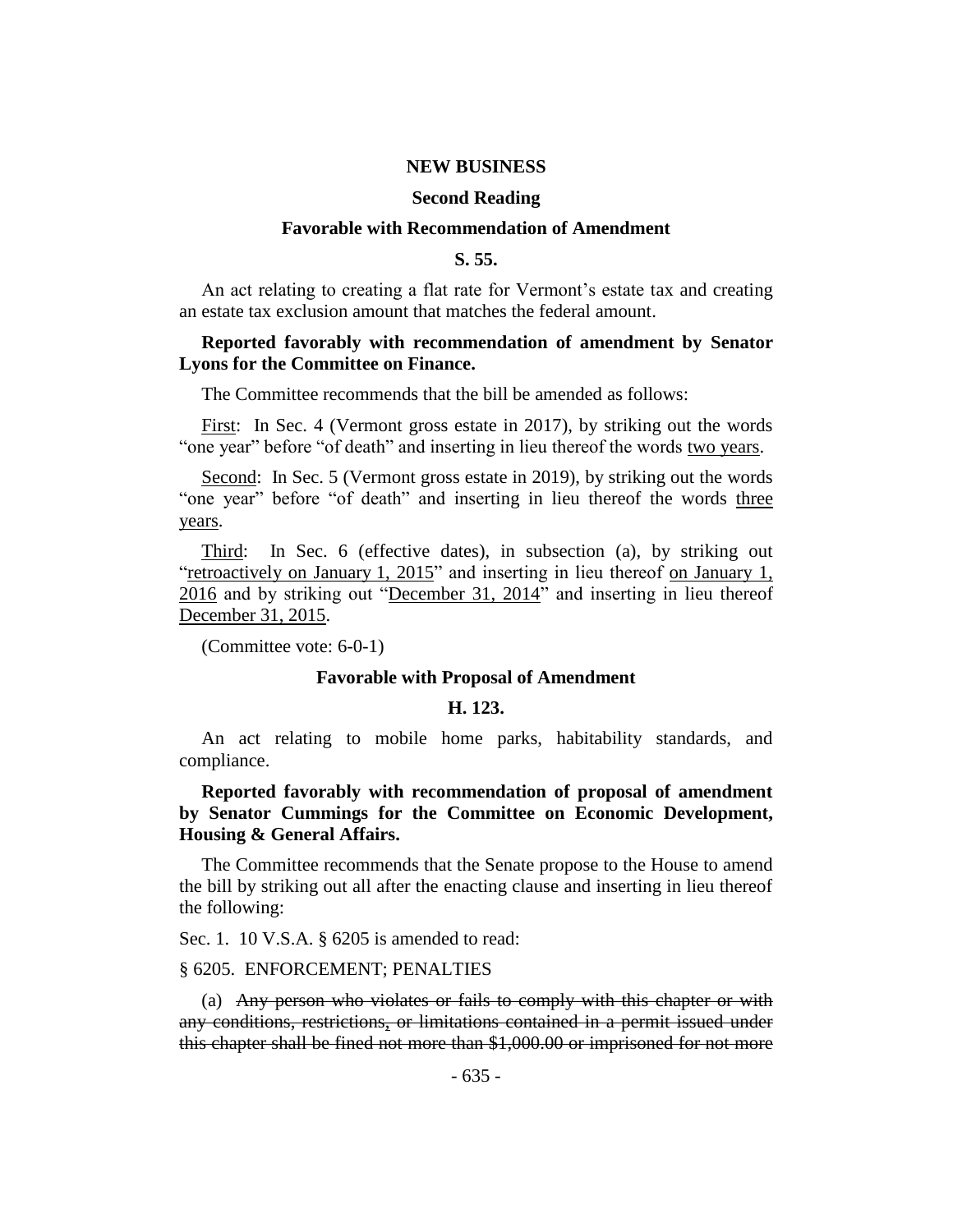than six months, or both A mobile home park owner who violates or fails to comply with a provision of this chapter violates 9 V.S.A. § 2453.

(b) The superior court for the county in which a violation of this chapter occurs shall have jurisdiction, on application by the department in the case of violations of sections 6236–6243 of this title, to enjoin and restrain the violation, but any election by the department to proceed under this subsection shall not limit or restrict the authority of the state to prosecute for the offense under subsection (a) of this section If a mobile home park owner violates this chapter, the Department shall have the authority:

(1) to impose an administrative penalty of up to \$5,000.00 per violation;

(2) to bring a civil action for damages or injunctive relief, or both, in the Superior Court for the unit in which a violation occurred; and

(3) to refer a violation to the Attorney General or State's Attorney for enforcement pursuant to subsection (a) of this section.

 $(c)(1)$  A leaseholder may bring an action against the park owner for a violation of sections 6236–6243 of this title.

(2) The action shall be filed in superior court Superior Court for the unit in which the alleged violation occurred.

(3) No action may be commenced by the leaseholder unless the leaseholder has first notified the park owner of the violation by certified mail at least 30 days prior to bringing the action.

(4) During the pendency of an action brought by a leaseholder, the leaseholder shall pay rent in an amount designated in the lease, or as provided by law, which rental amount shall be deposited in an escrow account as directed by the court Court.

Sec. 2. 10 V.S.A. chapter 153, subchapter 3 is amended to read:

#### Subchapter 3. Habitability

\* \* \*

## § 6262. PARK OWNER OBLIGATIONS; WARRANTY OF HABITABILITY; RULES

(a) In any lot rental agreement, the park owner shall be deemed to covenant and warrant to deliver over and maintain, throughout the period of the tenancy, premises which are safe, clean, and fit for human habitation. This warranty requires the park owner to provide adequate and reliable utility services, including safe electrical service, potable water, and sewage disposal to a location on each lot from which these utilities can be connected to the mobile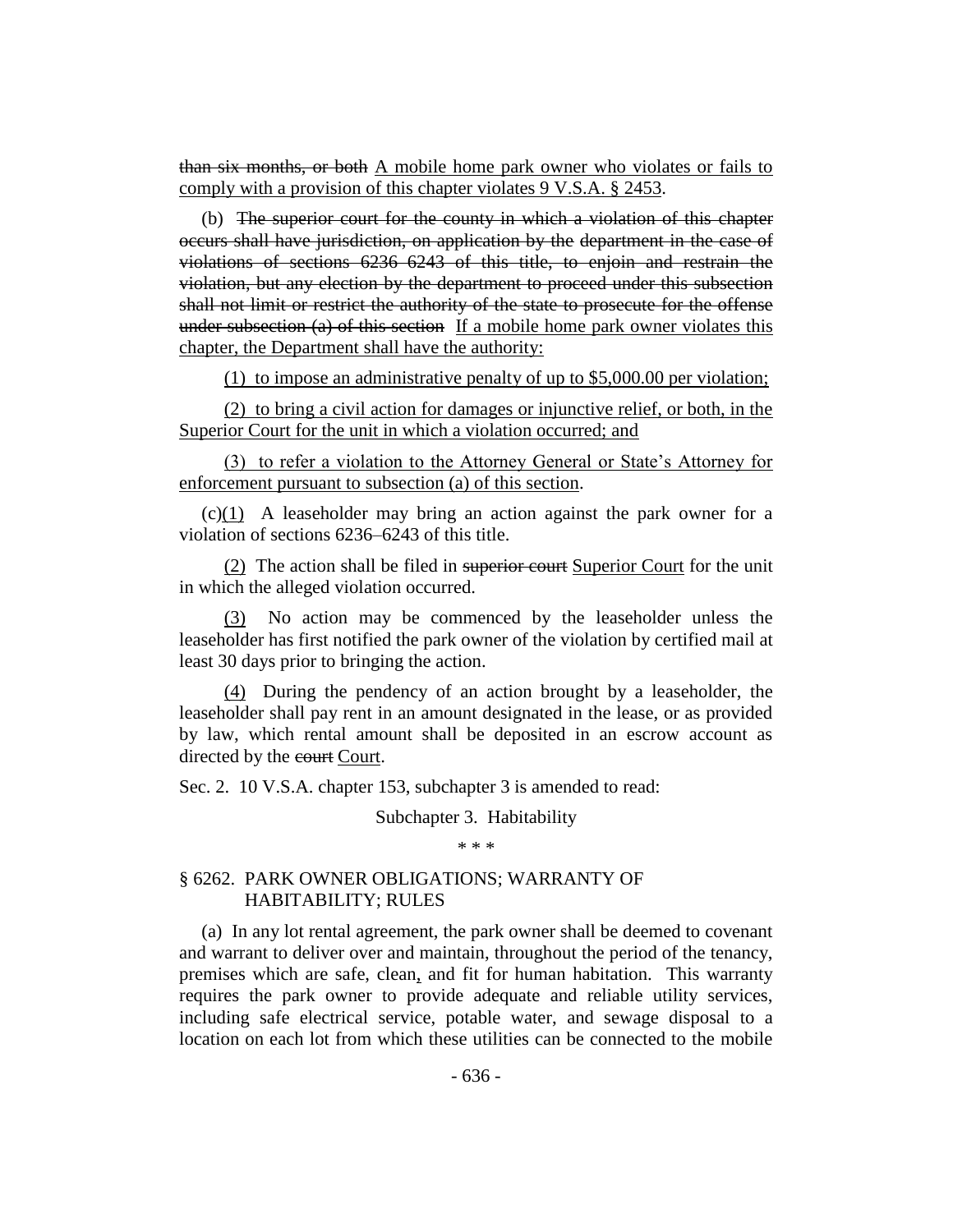home. The warranty also requires the park owner to assure that the roads, common areas, and facilities within the mobile home park are safe and fit for the purpose for which they were reasonably intended.

(b) The department Department, in cooperation with the agency of natural resources, the department of public safety and the department of health Agency of Natural Resources, the Department of Public Safety, and the Department of Health, shall, by rule, adopt standards for safety, cleanliness and fitness for human habitation regarding the rental of a mobile home lot within a mobile home park.

(c) No rental agreement shall contain any provision by which the leaseholder waives the protections of the implied warranty of habitability. Any such waiver shall be deemed contrary to public policy and shall be unenforceable and void.

#### § 6263. HABITABILITY; LEASEHOLDER REMEDIES

(a) $(1)$  If the mobile home park owner fails to comply with the obligation of habitability, the park owner shall be deemed to have notice of the noncompliance if the park owner receives actual notice of the noncompliance from the leaseholder, a governmental entity, or a qualified independent inspector.

(2) If the park owner has received notice from any of those sources and fails to make repairs within a reasonable time and the noncompliance materially affects health and safety, the leaseholder may pursue any of the following remedies:

 $(1)(A)$  Withhold withhold payment of lot rent during the period of the noncompliance.;

 $(2)(B)$  Obtain obtain injunctive relief.;

(3)(C) Recover recover damages, costs, and reasonable attorney attorney's fees.; or

 $\overline{(4)(D)}$  Terminate terminate the rental agreement on reasonable notice.

(b) $(1)$  For purposes of subdivision (a) $(2)$  of this section, a mobile home park owner's failure to maintain the roads within a mobile home park in a condition that reasonably ensures access by emergency vehicles shall be deemed noncompliance that materially affects health and safety.

(2) This subsection does not require a mobile home park owner to create a new road or other improvement, or to modify an existing road or other improvement, within an existing mobile home park.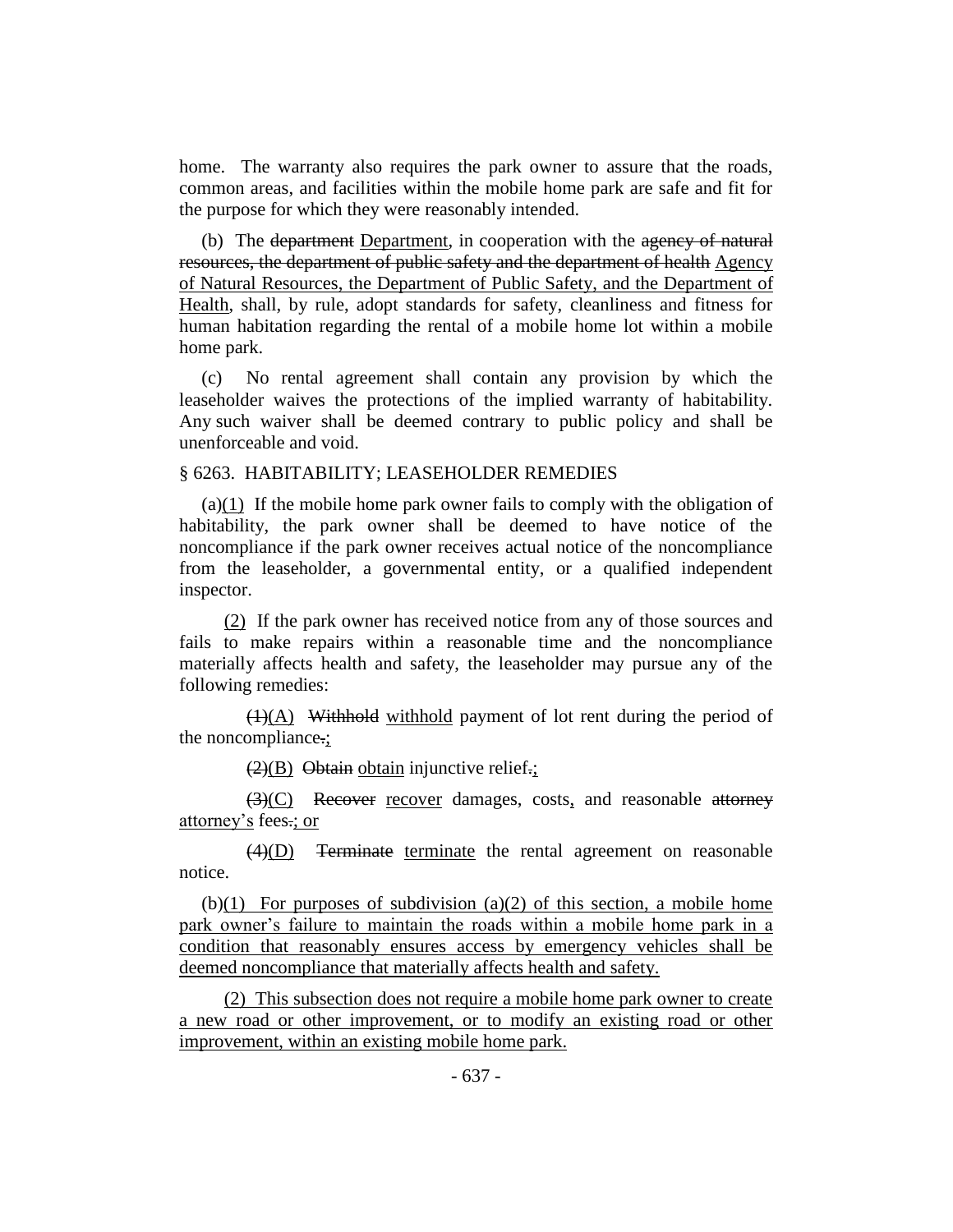(c) The remedies under this section are not available to a leaseholder if the noncompliance was caused by the negligent or deliberate act or omission of the leaseholder or of a person on the premises with the leaseholder's consent.

## § 6264. MINOR DEFECTS; REPAIR AND DEDUCT

 $(a)(1)$  If the park owner fails to repair a minor defect or noncompliance with this chapter or noncompliance with a material provision of the rental agreement within 30 days of receipt of written notice, the leaseholder may repair the defect or noncompliance and deduct from the rent the actual and reasonable cost, not to exceed one-half of one month's lot rent.

(2) No major work on water, sewer, or electrical systems may be performed under this section.

(3) The leaseholder shall provide the owner with written notice of the cost of the repair or service when the cost is deducted from the rent.

(4) The leaseholder shall be responsible for any damage caused by the repair or attempts to repair.

(b) The remedies under this section are not available to a leaseholder if the noncompliance was caused by the negligent or deliberate act or omission of the leaseholder or a person on the premises with the leaseholder's consent.

Sec. 3. 10 V.S.A. § 6237 is amended to read:

§ 6237. EVICTIONS

\* \* \*

(e) A judgment order of eviction pursuant to this section shall provide that a leaseholder shall sell a mobile home or remove a mobile home from the mobile home park:

(1) within three months from the date of execution of a writ of possession pursuant to 12 V.S.A. chapter 169; or

(2) within another period ordered by the court in its discretion.

(f) A leaseholder evicted pursuant to this section shall continue to be responsible for lot rent that accrues until the mobile home is sold or removed from the mobile home park.

(g) A park owner shall serve notice of eviction proceedings pursuant to this section and 12 V.S.A. chapter 169 to the leaseholder and to any occupants known to the park owner residing in the mobile home.

Sec. 4. 10 V.S.A. § 6248 is amended to read:

§ 6248. ABANDONMENT OF MOBILE HOME IN MOBILE HOME PARK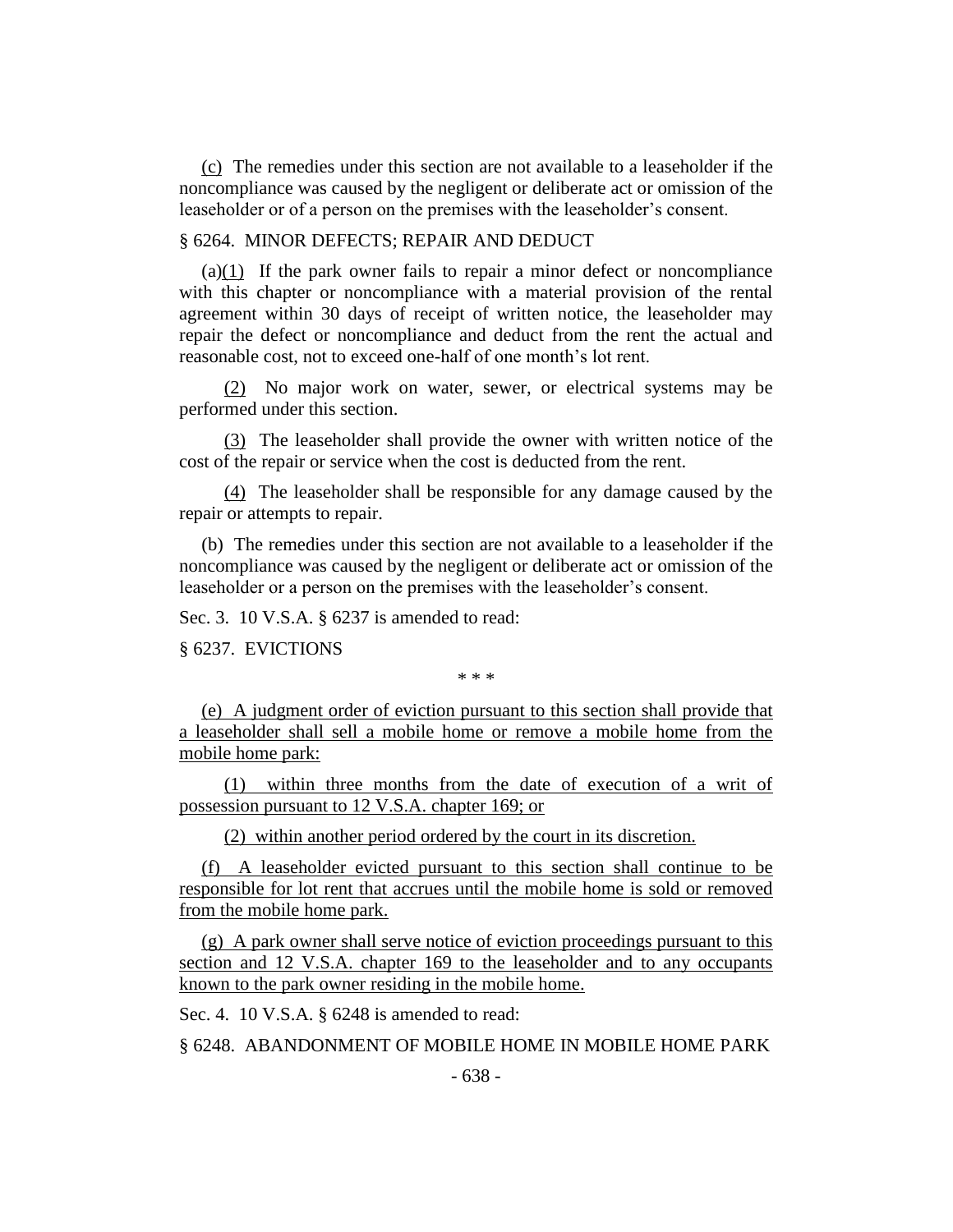(a) A resident or owner of a mobile home in a mobile home park shall be deemed to have abandoned the mobile home if all the following conditions exist:

 $(1)(A)$  A a reasonable person would believe that the mobile home is not occupied as a residence.;

 $\left(\frac{2}{B}\right)$  The the rent for the lot is at least 30 days delinquent.; and

 $\left(\frac{3}{2}\right)$  The the park owner has attempted to contact the resident or owner at the resident or owner's home, last known place of employment, and last known mailing address without success; or

(2) the owner of the mobile home has been evicted from the mobile home park pursuant to 10 V.S.A. § 6237 and the owner has failed to remove or sell the mobile home within three months after the execution of a writ of possession pursuant to 12 V.S.A. chapter 169 or as otherwise ordered by the court in the ejectment action.

(b) Abandonment of a mobile home shall be deemed to be a substantial violation of the lease terms and may result in immediate eviction proceedings.

 $\leftrightarrow$  A mobile home park owner may not commence an action pursuant to section 6249 of this title to sell an abandoned mobile home on which there are delinquent property taxes until 20 days after the date the park owner sends notice of the park owner's intent to commence the action to the town clerk and the tax collector of the town in which the mobile home is located by certified mail, return receipt requested.

Sec. 5. EFFECTIVE DATE

This act shall take effect on July 1, 2015.

(Committee vote: 4-0-1)

(For House amendments, see House Journal for March 18, 2015, page 458.)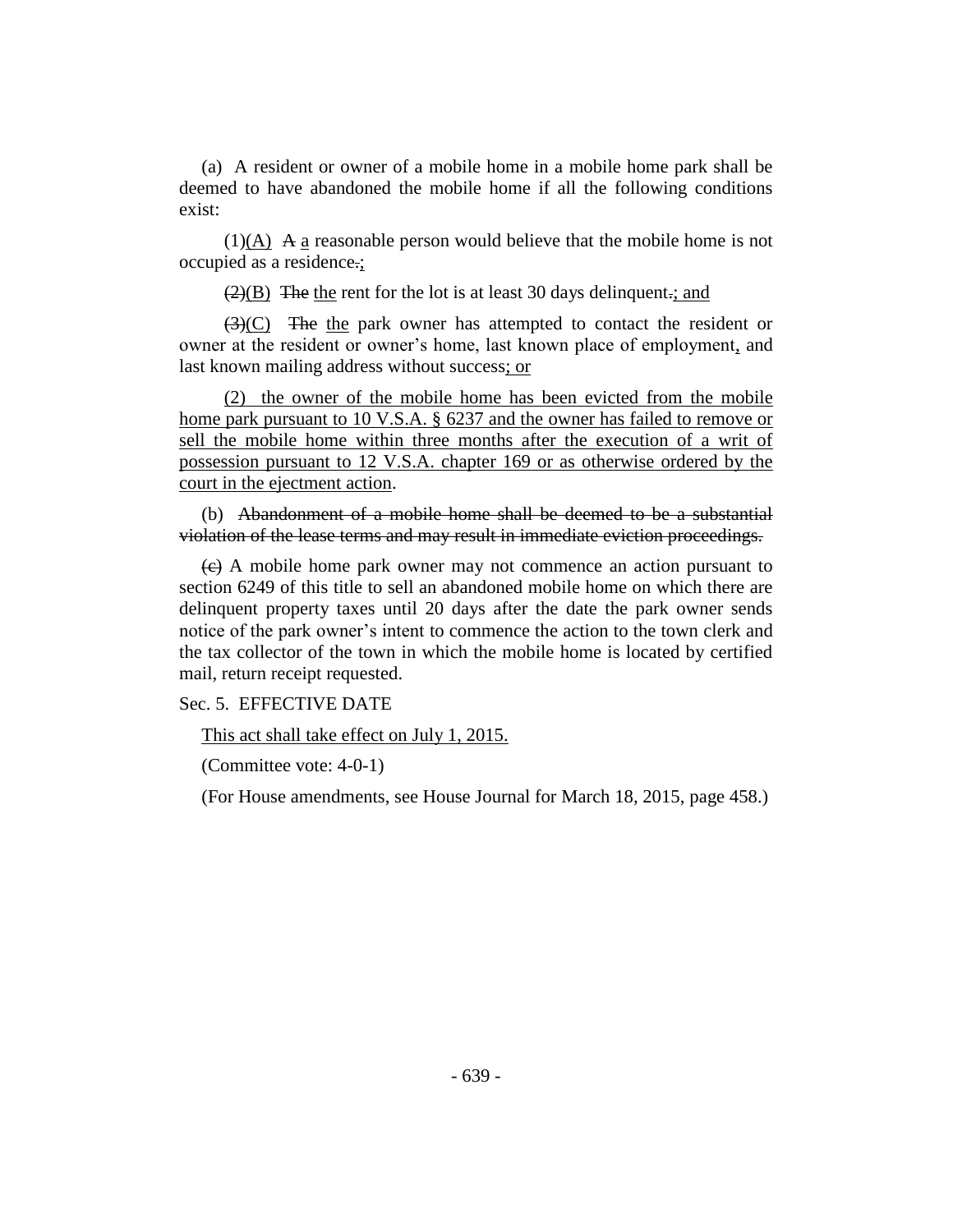#### **NOTICE CALENDAR**

#### **Second Reading**

## **Favorable with Proposal of Amendment**

#### **H. 86.**

An act relating to the Uniform Interstate Family Support Act.

## **Reported favorably with recommendation of proposal of amendment by Senator Ashe for the Committee on Judiciary.**

The Committee recommends that the Senate propose to the House to amend the bill in Sec. 2, 15B V.S.A. § 1801(c), by striking out the word "extradition" and inserting in lieu thereof the word rendition

(Committee vote: 5-0-0)

(No House amendments)

## **H. 256.**

An act relating to disposal of property following an eviction, and fair housing and public accommodations.

## **Reported favorably with recommendation of proposal of amendment by Senator White for the Committee on Judiciary.**

The Committee recommends that the Senate propose to the House to amend the bill as follows:

First: By striking out Sec. 1, 12 V.S.A. § 4854a, in its entirety and inserting in lieu thereof a new Sec. 1 to read as follows:

Sec. 1. 12 V.S.A. § 4854a is amended to read:

## § 4854a. PROPERTY OF TENANT REMAINING ON PREMISES AFTER EVICTION

(a) A landlord may dispose of any personal property remaining in a dwelling unit or leased premises without notice or liability to the tenant or owner of the personal property:

(1) 15 days after a writ of possession is served pursuant to this chapter or upon the landlord being legally restored to possession of the dwelling unit or leased premises pursuant to this chapter, whichever is later; or

(2) in the case of an eviction brought pursuant to 10 V.S.A. chapter 153, 40 days after a writ of possession issued for failure to pay rent into court pursuant to subsection 4853a(h) of this title is served or upon the landlord being legally restored to possession of the leased premises by a writ of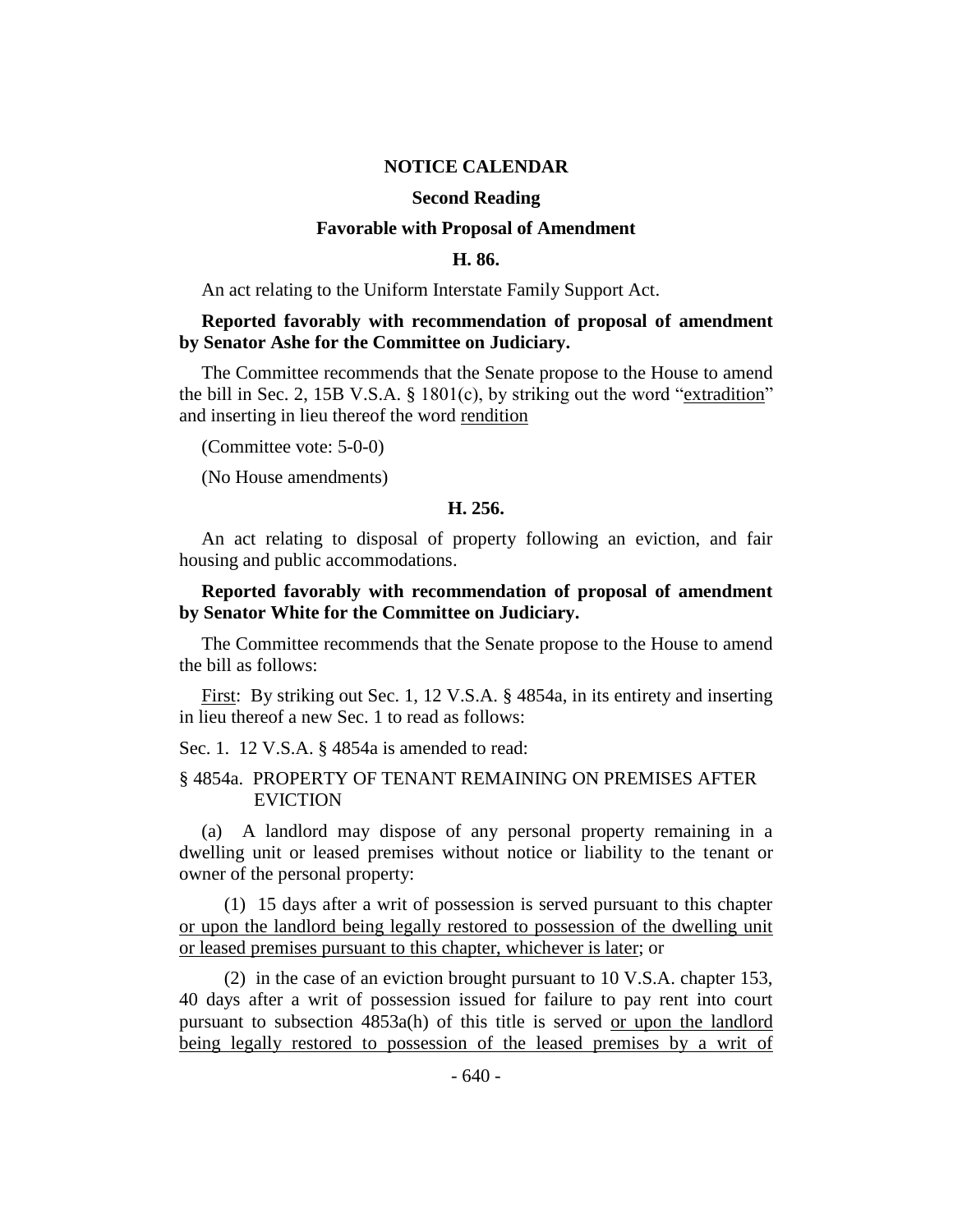possession issued for failure to pay rent into court pursuant to subsection 4853a(h) of this title, whichever is later.

(b) Notwithstanding subsection (a) of this section, if the court stays the execution of a writ of possession issued pursuant to this chapter, then a landlord may dispose of any personal property remaining in a dwelling unit or leased premises without notice or liability to the tenant or owner of the personal property five days one day after the landlord is legally restored to possession of the dwelling unit or leased premises.

Second: By striking out Sec. 3, effective dates, in its entirety and inserting a new Sec. 3 to read as follows:

#### Sec. 3. EFFECTIVE DATES

(a) Sec. 1 shall take effect on July 1, 2015, and shall apply to ejectment actions beginning on or after that date.

(b) This section and Sec. 2 shall take effect on passage.

(Committee vote: 5-0-0)

(No House amendments)

## **ORDERED TO LIE**

## **S. 62.**

An act relating to surrogate decision making for do-not-resuscitate orders and clinician orders for life-sustaining treatment.

**PENDING QUESTION:** Shall the bill be amended as recommended the Committee on Health and Welfare?

## **S. 137.**

An act relating to penalties for selling and dispensing marijuana.

**PENDING ACTION:** Committee Bill for Second Reading

## **S. 139.**

An act relating to pharmacy benefit managers, hospital observation status, and chemicals of high concern to children.

**PENDING ACTION:** Committee Bill for Second Reading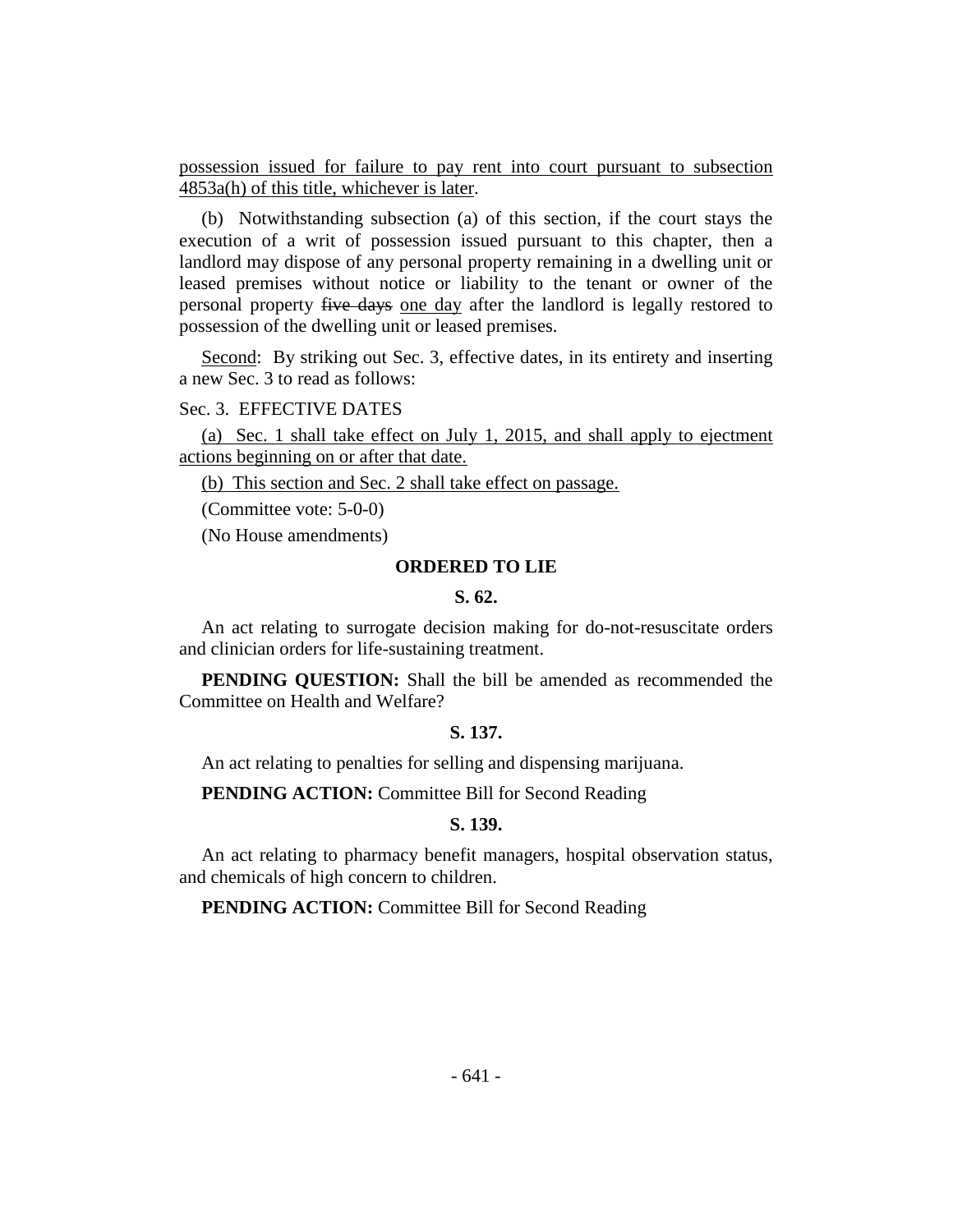## **CONFIRMATIONS**

The following appointments will be considered by the Senate, as a group, under suspension of the Rules, as moved by the President *pro tempore,* for confirmation together and without debate, by consent thereby given by the Senate. However, upon request of any senator, any appointment may be singled out and acted upon separately by the Senate, with consideration given to the report of the Committee to which the appointment was referred, and with full debate; and further, all appointments for the positions of Secretaries of Agencies, Commissioners of Departments, Judges, Magistrates, and members of the Public Service Board shall be fully and separately acted upon.

Robert Ide of Peacham – Commissioner, Department of Motor Vehicles – By Sen. Kitchel for the Committee on Transportation. (3/12/15)

Sue Minter of Waterbury Center – Secretary, Agency of Transportation – By Sen. Westman for the Committee on Transportation. (3/13/15)

Patricia Moulton of Montpelier - Secretary, Agency of Commerce and Community Development – By Sen. Balint for the Committee on Econ. Dev., Housing and General Affairs. (3/24/15)

Noelle MacKay of Shelburne – Commissioner, Department of Housing and Community Development – By Sen. Balint for the Committee on Econ. Dev., Housing and General Affairs. (3/24/15)

Annie Noonan of Montpelier – Commissioner, Department of Labor - By Sen. Cummings for the Committee on Econ. Dev., Housing and General Affairs. (3/24/15)

Megan Smith of Mendon – Commissioner, Department of Tourism and Marketing – By Sen. Mullin for the Committee on Econ. Dev., Housing and General Affairs. (3/24/15)

Andrew Pallito of Jericho – Commissioner, Department of Corrections – By Sen. Mazza for the Committee on Institutions. (3/24/15)

Michael Obuchowski of Montpelier – Commissioner, Department of Buildings and General Services – By Sen. Balint for the Committee on Institutions. (3/24/15)

Maribeth Spellman of Richmond – Commissioner, Department of Human Resources – By Sen. Collamore for the Committee on Government Operations.  $(3/24/15)$ 

Rebecca Holcombe of Norwich – Secretary of Education – By Sen. Cummings for the Committee on Education. (3/24/15)